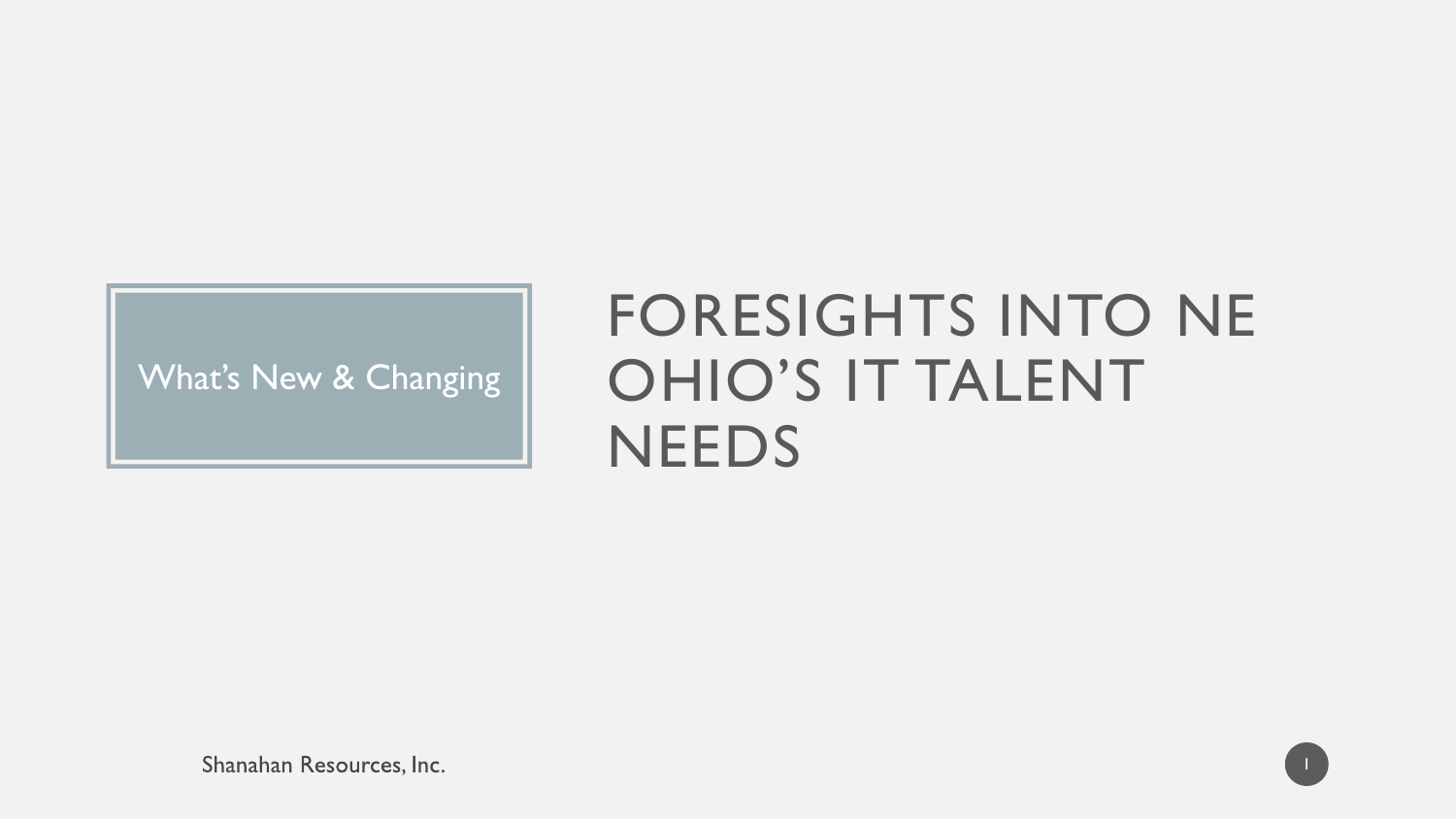# EMERGING DEMAND FOR SKILLS NEEDED TO WORK WITH IOT PROJECTS

Nationally as well as locally, few ads include IoT in Job Title. Instead, we search for ads that include one or more of the key skills or competencies needed to work on IoT projects. This indicates extent to which employers seek to hire workers **Capable** of working with IoT whenever that need arises.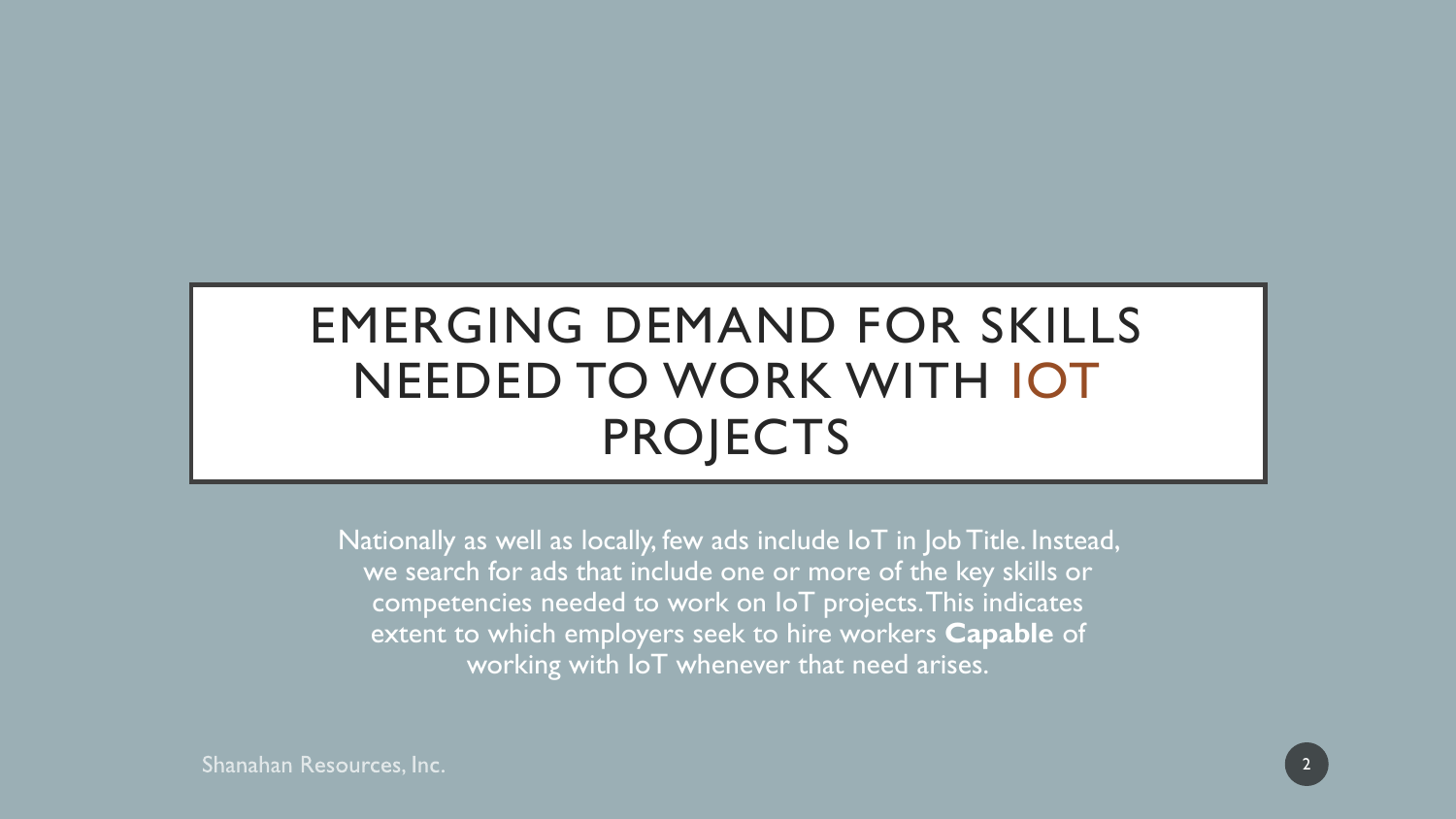## TOP SEVEN COMPETENCIES LINKED WITH IOT

- Apache Hadoop; Hbase; Real Time Streaming Protocol; Real-Time Operating System (RTOS); Amazon Elastic Compute Cloud (EC2); Embedded Systems; or Machine Learning are the seven skills used to search for ads.
- "Hadoop is a data storage and processing technology and machine learning is a data analysis technology. Both are like two sides of a coin." **These two combined account for most of the ads.!**
- .! https://www.quora.com/What-is-the-difference-between-Hadoop-and-machine-learning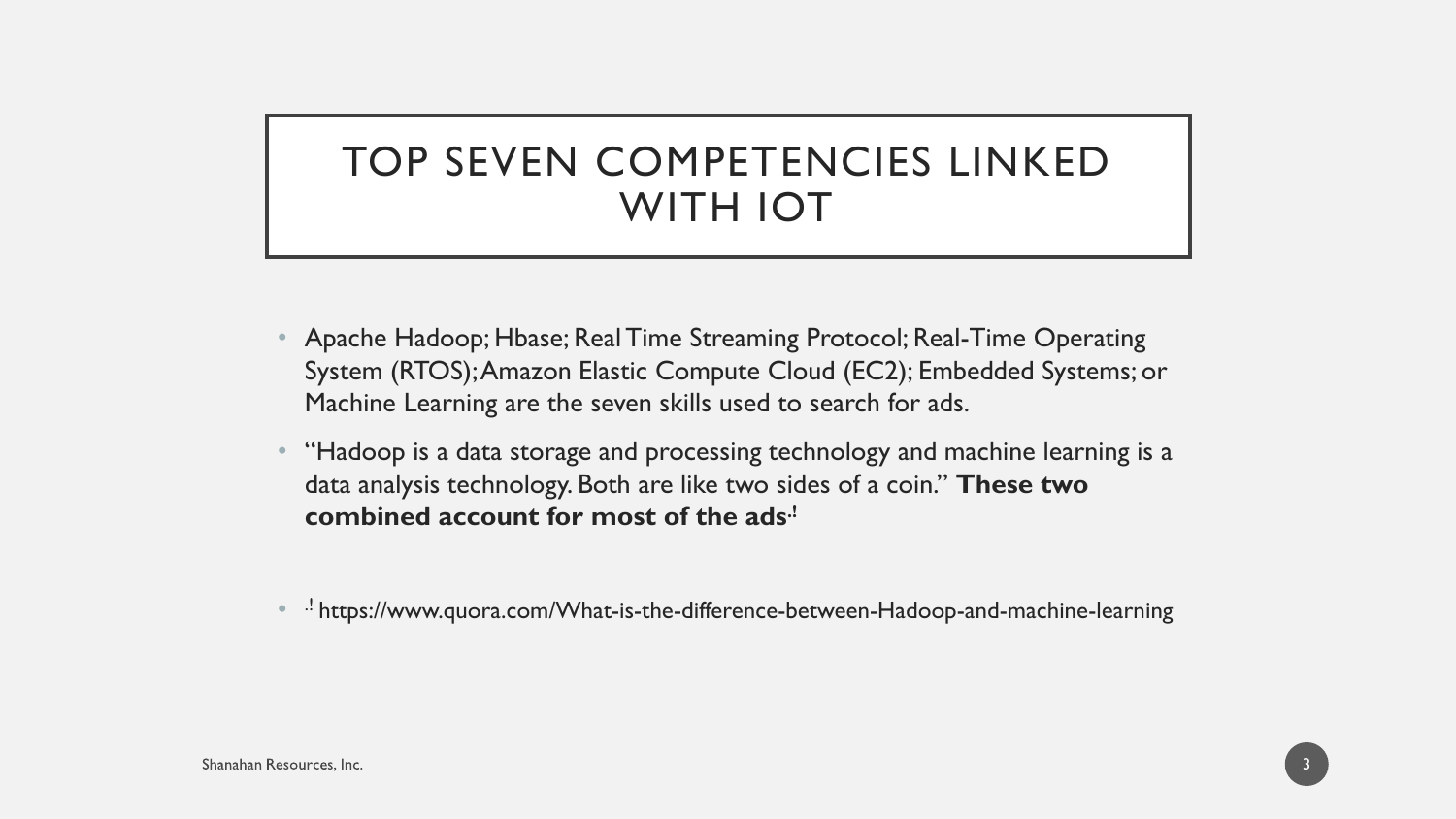**NE Ohio Occupations with Most Ads for Top Skills Needed to Work in IoT, During 2017**

**Apache Hadoop; Hbase; Real Time Streaming Protocol; Real-Time Operating System (RTOS); Amazon Elastic Compute Cloud (EC2); Embedded Systems; or Machine Learning**

| <b>BGTOCC Co BGTOCC</b> |                                                         | <b>Job Postings</b> |       |
|-------------------------|---------------------------------------------------------|---------------------|-------|
|                         | <b>Top 10 Occupations</b>                               | #                   | %     |
|                         | 15113100 Software Developer / Engineer                  | 209                 | 29.9% |
|                         | 15111191 Data Scientist                                 | 71                  | 10.2% |
|                         | 15114191 Data Engineer                                  | 32                  | 4.6%  |
|                         | 15119991 Data / Data Mining Analyst                     | 29                  | 4.2%  |
|                         | 15113300 Computer Systems Engineer / Architect          | 27                  | 3.9%  |
|                         | 15114100 Database Administrator                         | 24                  | 3.4%  |
|                         | 15119906 Database Architects                            | 24                  | 3.4%  |
|                         | 15119902 Network Engineer / Architect                   | 21                  | 3.0%  |
|                         | 15119901 Software QA Engineer / Tester                  | 18                  | 2.6%  |
|                         | 15119994 Business Intelligence Architect / Developer    | 16                  | 2.3%  |
|                         | <b>Next Top 10 Occupations</b>                          |                     |       |
|                         | 15204100 Statistician                                   | 14                  | 2.0%  |
|                         | 13111100 Business / Management Analyst                  | 13                  | 1.9%  |
|                         | 15119907 Data Warehousing Specialist                    | 12                  | 1.7%  |
|                         | 17206100 Hardware Engineer                              | 12                  | 1.7%  |
|                         | 15114200 Network / Systems Administrator                | 11                  | 1.6%  |
|                         | 15119995 IT Project Manager                             | 9                   | 1.3%  |
|                         | 11202192 Product Manager                                | 9                   | 1.3%  |
|                         | 15119993 Business Intelligence Analyst                  | 8                   | 1.1%  |
|                         | 33302106 Security / Defense Intelligence Analyst        | 8                   | 1.1%  |
|                         | 15119900 Technology Consultant                          | 8                   | 1.1%  |
|                         | Source: Labor Insight Jobs (Burning Glass Technologies) | 575                 | 82.4% |

## A CLUSTER OF ADS TRANSCENDS OCCUPATIONS

- Searching literature on skills needed to work on IoT projects and running several iterations of queries to isolate ads listings varying combinations of these skills resulted in the final information about Occupations most often listed these skills.
- Not all of these ads IoT projects/ applications employers currently have. However, whatever their job assignments are at point of hire, these workers will have knowledge of and competency in these critical skills to work in IoT.
- As is the case for all IT ads, ads for developers dominates this list at 30%. Data Scientist and Data Engineer had the 2<sup>nd</sup> and 3<sup>rd</sup> most ads (as well as others highlighted). This suggests these workers need to possess advanced skills in software design, data analytics and networking--all critical to working with IoT.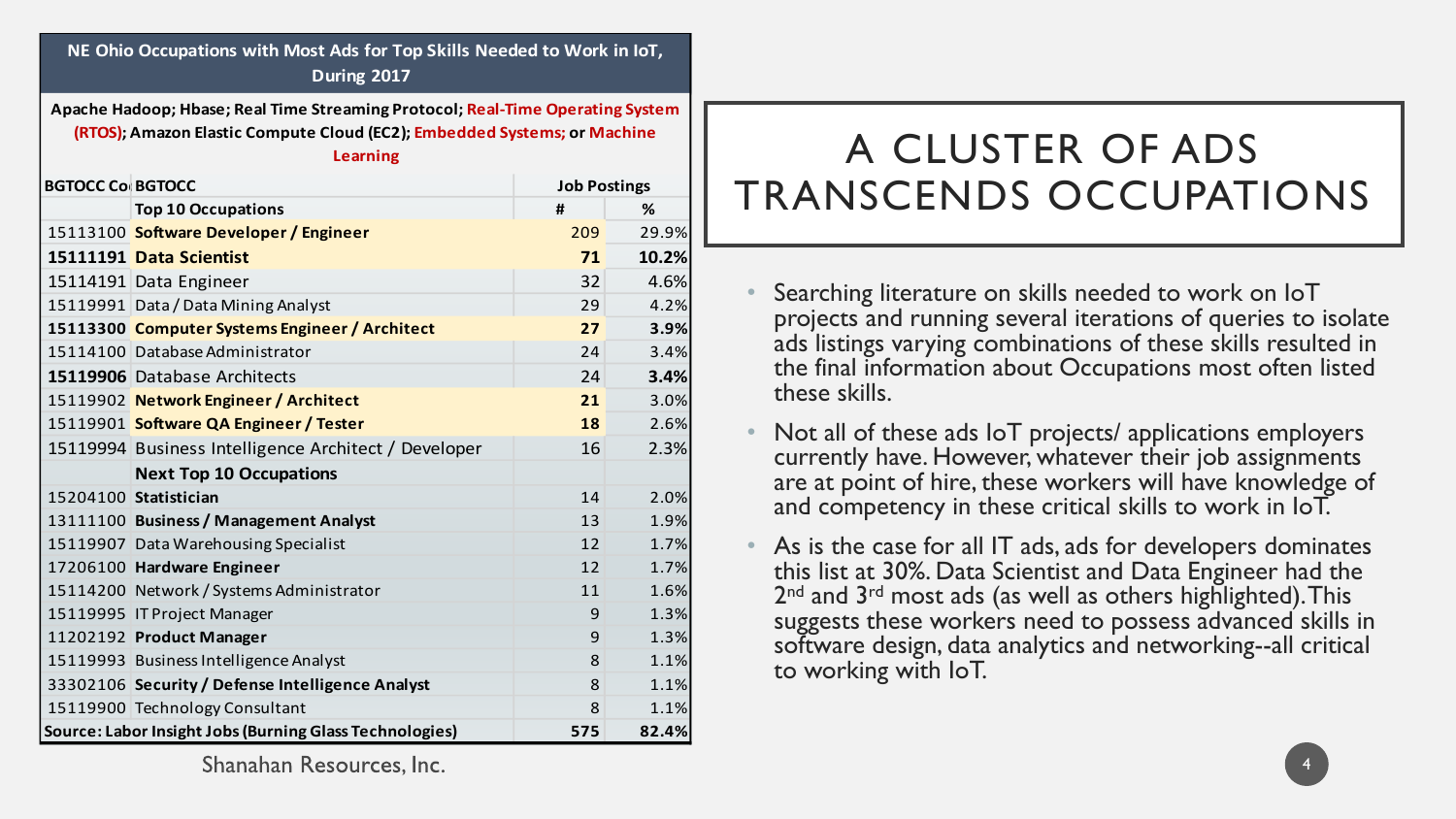# TOP JOB TITLES

### **NE Ohio Job Titles in Ads for Top Skills Needed to Work in IoT, During 2017**

| <b>Title</b><br><b>Job Postings</b>                              |    |       |
|------------------------------------------------------------------|----|-------|
|                                                                  | #  | %     |
| Software Development Engineer                                    | 95 | 11.8% |
| Software Developer                                               | 27 | 3.3%  |
| Developer                                                        | 24 | 3.0%  |
| Data Scientist                                                   | 22 | 2.7%  |
| Systems Engineer                                                 | 18 | 2.2%  |
| Data Analyst                                                     | 17 | 2.1%  |
| Java Developer                                                   | 15 | 1.9%  |
| Hardware Engineer                                                | 13 | 1.6%  |
| Data Architect                                                   | 12 | 1.5%  |
| Mainframe Programmer                                             | 12 | 1.5%  |
| <b>Business Intelligence Developer</b>                           | 9  | 1.1%  |
| Firmware Engineer                                                | 9  | 1.1%  |
| Hadoop Administrator                                             | 9  | 1.1%  |
| <b>Solutions Architect</b>                                       | 9  | 1.1%  |
| Intern                                                           | 8  | 1.0%  |
| Source: Labor Insight Jobs (Burning Glass Technologies)<br>37.1% |    |       |

- Developer is the noun that appears in the largest number of job titles in ads, a total of 21% of all titles.
- Data Scientist, Architect, Engineer or Analyst appear the second most often.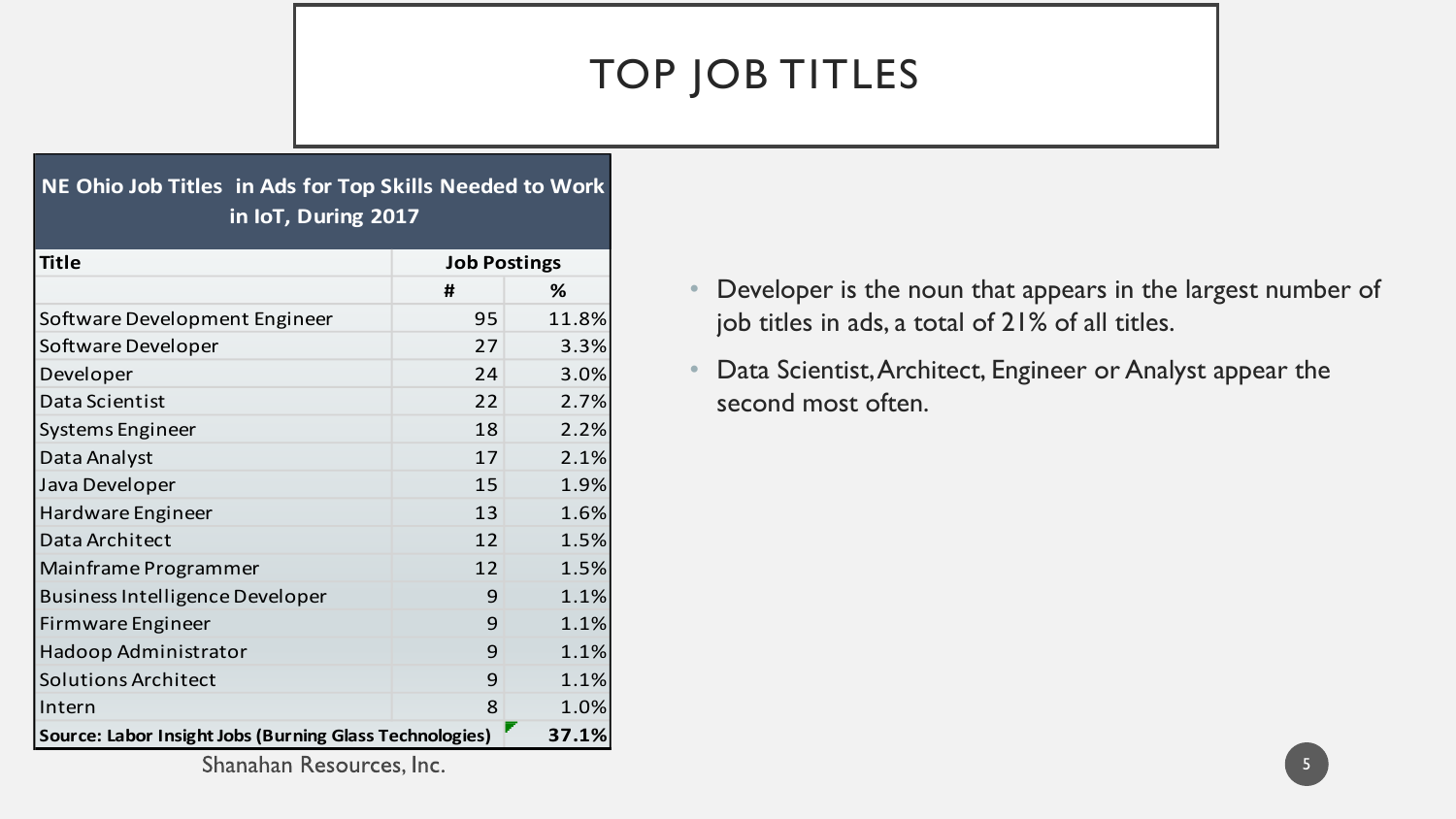## INFORMATION TECHNOLOGY & ANALYSIS DOMINATE THE SKILLS IN ADS

|                                                         |     |       | NE Ohio: Skills Appearing Most in Ads Listing Top IoT Skills |                     |       |
|---------------------------------------------------------|-----|-------|--------------------------------------------------------------|---------------------|-------|
| <b>Job Postings</b>                                     |     |       |                                                              | <b>Job Postings</b> |       |
| <b>ANALYSIS</b>                                         | #   | %     | <b>INFORMATION TECHNOLOGY</b>                                | #                   | %     |
| <b>Machine Learning</b>                                 | 253 | 35.1% | Big Data                                                     | 404                 | 56.1% |
| Data Science                                            | 176 | 24.4% | SQL                                                          | 298                 | 41.4% |
| <b>Statistical Software</b>                             | 142 | 19.7% | Software Development Principles                              | 295                 | 41.0% |
| <b>Mathematics</b>                                      | 119 | 16.5% | <b>Scripting Languages</b>                                   | 288                 | 40.0% |
| <b>Business Intelligence</b>                            | 101 | 14.0% | <b>Operating Systems</b>                                     | 235                 | 32.6% |
| Data Analysis                                           | 100 | 13.9% | Java                                                         | 217                 | 30.1% |
| Visualization                                           | 98  | 13.6% | Data Warehousing                                             | 199                 | 27.6% |
| <b>Statistics</b>                                       | 73  | 10.1% | <b>Programming Principles</b>                                | 187                 | 26.0% |
| <b>BUSINESS</b>                                         |     |       | $C$ and $C++$                                                | 185                 | 25.7% |
| <b>Project Management</b>                               | 141 | 19.6% | System Design and Implementation                             | 177                 | 24.6% |
| <b>Business Process and Analysis</b>                    | 136 | 18.9% | Data Management                                              | 142                 | 19.7% |
| <b>CUSTOMER AND CLIENT SUPPORT</b>                      |     |       | Extraction, Transformation, and Loading (ETL)                | 132                 | 18.3% |
| <b>Basic Customer Service</b>                           | 99  | 13.8% | Microsoft Development Tools                                  | 130                 | 18.1% |
| <b>DESIGN</b>                                           |     |       | JavaScript and jQuery                                        | 112                 | 15.6% |
| User Interface and User Experience (UI/UX) Design       | 51  | 7.1%  | Database Administration                                      | 111                 | 15.4% |
| <b>ENGINEERING</b>                                      |     |       | Microsoft Office and Productivity Tools                      | 106                 | 14.7% |
| <b>Electrical and Computer Engineering</b>              | 202 | 28.1% | <b>Technical Support</b>                                     | 105                 | 14.6% |
|                                                         |     |       | Enterprise Resource Planning (ERP)                           | 80                  | 11.1% |
|                                                         |     |       | Software Quality Assurance                                   | 73                  | 10.1% |
|                                                         |     |       | <b>MANUFACTURING AND PRODUCTION</b>                          |                     |       |
| Source: Labor Insight Jobs (Burning Glass Technologies) |     |       | <b>Product Development</b>                                   | 105                 | 14.6% |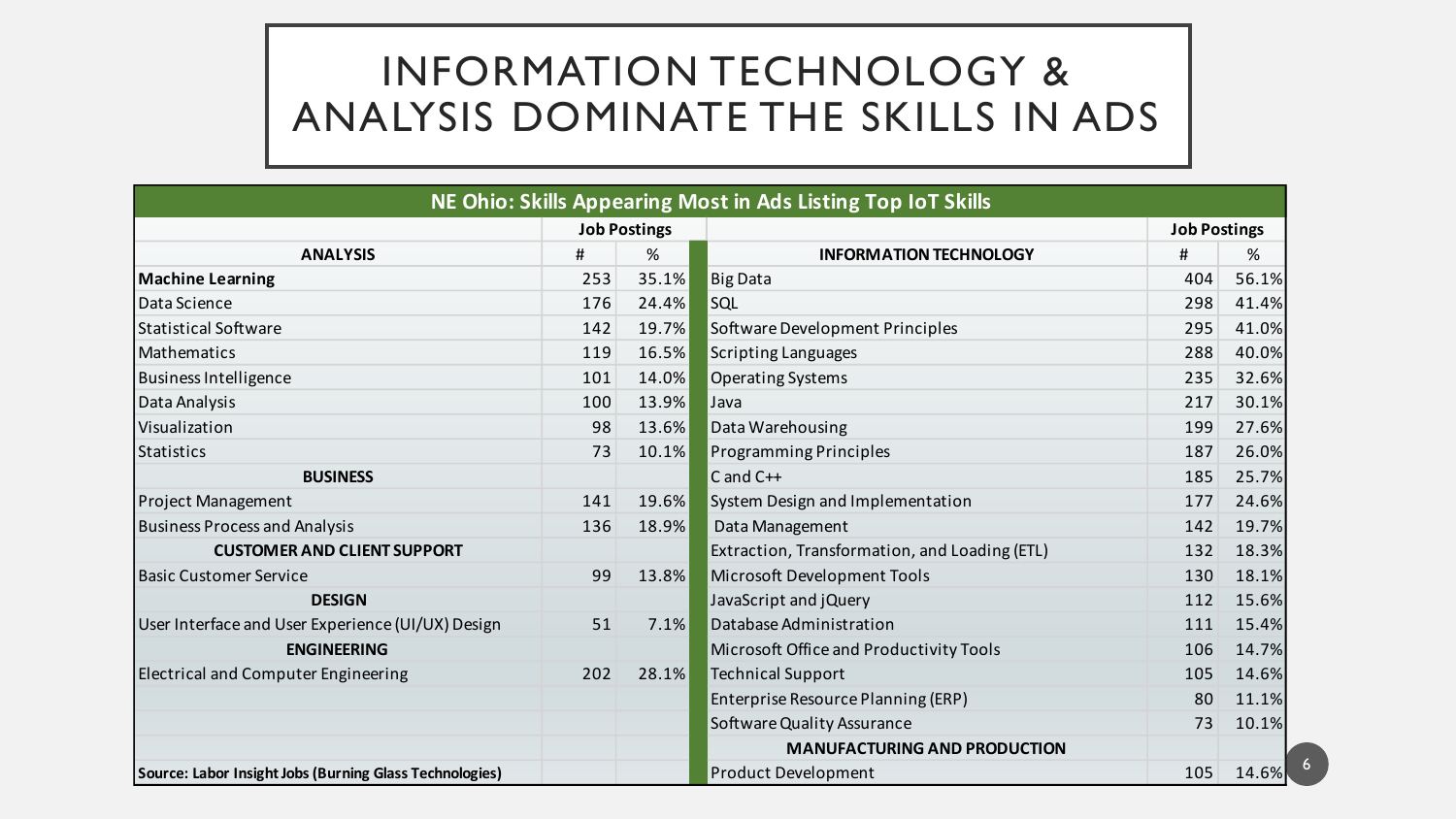| <b>NE Ohio: Faster Growing Demand for Skills Often are</b> |                                     |                    |  |  |
|------------------------------------------------------------|-------------------------------------|--------------------|--|--|
| <b>Ones Needed in IoT</b>                                  |                                     |                    |  |  |
| <b>SKILL</b>                                               | <b>POSTINGS</b><br><b>REQUESTED</b> | <b>GROWTH</b>      |  |  |
| <b>Machine Learning</b>                                    |                                     | 260 Much Faster    |  |  |
| Data Science                                               |                                     | 159 Much Faster    |  |  |
| <b>Apache Hive</b>                                         |                                     | 108 Much Faster    |  |  |
| Tableau                                                    |                                     | 73 Much Faster     |  |  |
| Node.js                                                    | 43 <sup>1</sup>                     | <b>Much Faster</b> |  |  |
| AngularJS                                                  |                                     | 41 Much Faster     |  |  |
| Sgoop                                                      |                                     | 40 Much Faster     |  |  |
| <b>Random Forests</b>                                      |                                     | 21 Much Faster     |  |  |
| Risk Management Framework                                  | 17 <sup>1</sup>                     | Much Faster        |  |  |
| <b>Apache Hadoop</b>                                       |                                     | 385 Faster         |  |  |
| Python                                                     |                                     | 273 Faster         |  |  |
| <b>Big Data</b>                                            |                                     | 255 Faster         |  |  |
| R                                                          |                                     | 104 Faster         |  |  |
| <b>NoSQL</b>                                               |                                     | 65 Faster          |  |  |
| PIG                                                        |                                     | 57 Faster          |  |  |
| <b>Predictive Analytics</b>                                |                                     | 45 Faster          |  |  |
| Data Visualization                                         |                                     | 44 Faster          |  |  |
| Natural Language Processing                                |                                     | 44 Faster          |  |  |
| Git                                                        |                                     | 42 Faster          |  |  |
| MongoDB                                                    |                                     | 35 Faster          |  |  |
| <b>Neural Networks</b>                                     |                                     | 33 Faster          |  |  |
| Apache Webserver                                           |                                     | 32 Faster          |  |  |
| Cassandra                                                  |                                     | 32 Faster          |  |  |
| <b>SAP</b>                                                 |                                     | 30 Faster          |  |  |
| <b>Robotics</b>                                            |                                     | 29 Faster          |  |  |
| Scrum                                                      | 27                                  | Faster             |  |  |
| Social Media                                               |                                     | 24 Faster          |  |  |
| PostgreSQL                                                 |                                     | 23 Faster          |  |  |
| <b>Troubleshooting Technical Issues</b>                    |                                     | 21 Faster          |  |  |
| Software as a Service (SaaS)                               |                                     | 20 Faster          |  |  |
| <b>Prospective Clients</b>                                 |                                     | 18 Faster          |  |  |
| Source: Labor Insight Jobs (Burning Glass Technologies)    |                                     |                    |  |  |

## SKILLS NEEDED FOR IOT AMONG FASTER GROWING IN DEMAND

7

Burning Glass has developed a methodology for projecting the future demand of skills in the job market. We provide projections for individual skills and clusters of related skills. These projections combine econometric time series models with machine learning approaches to predict the growth in job posting demand for skills. This report shows a 2 year projected change in demand comparing September – November in 2016 to the equivalent periods in 2018. The Growth Category indicators (Much Faster/ Faster/ Similar/Slower/ Much Slower) are relative to other skills in the same skill cluster, or relative to other skill clusters in the same cluster family.

• Many of these (some highlighted in bold) are among those used to search for ads for IoT.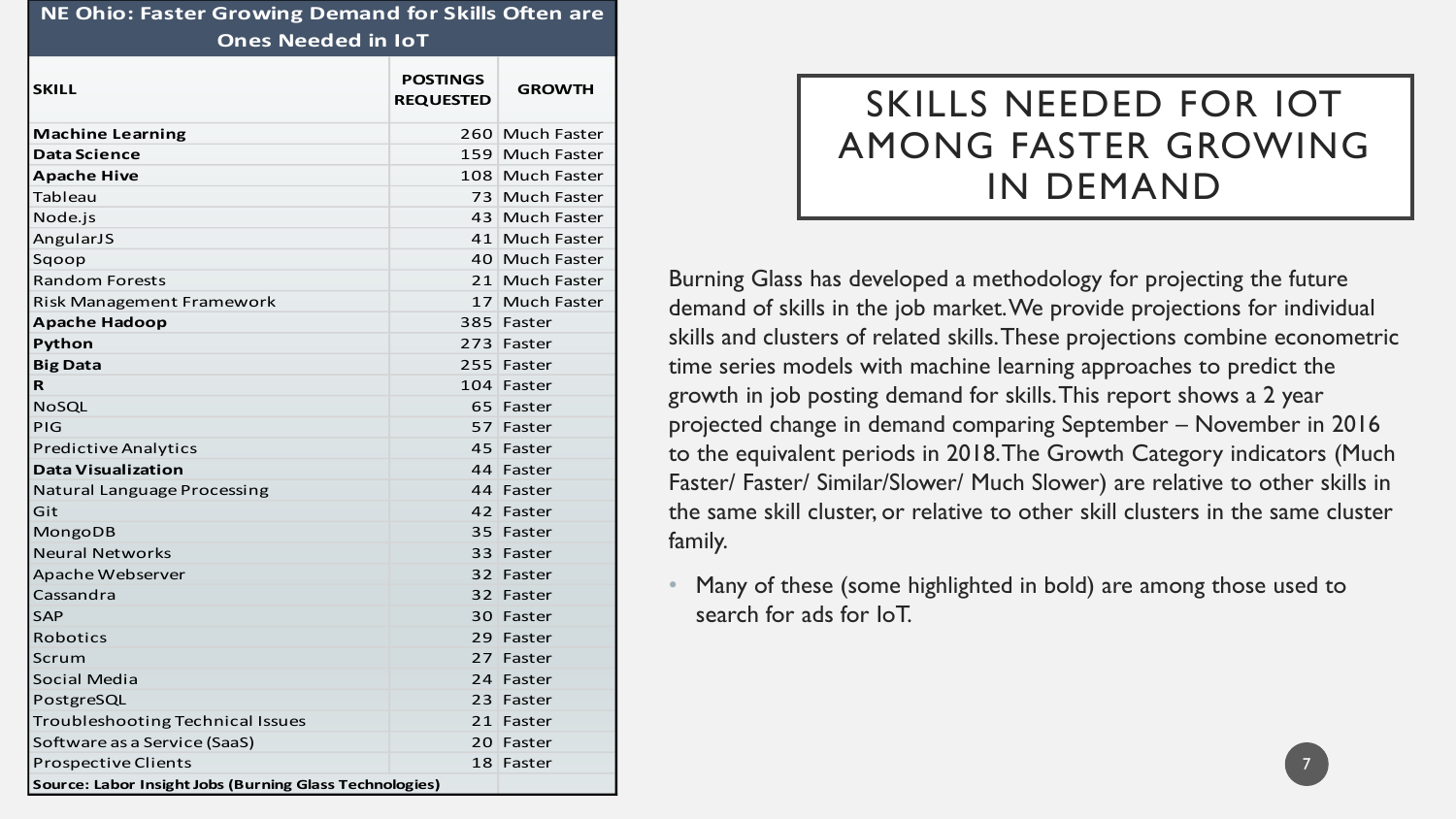## INDUSTRY WITH MOST ADS

### **NE Ohio Industries with Most Ads for Top Skills Needed to Work in IoT, During 2017**

**Apache Hadoop; Hbase; Real Time Streaming Protocol; Real-Time Operating System (RTOS); Amazon Elastic Compute Cloud (EC2); Embedded Systems; or Machine Learning**

| <b>NAICS</b>    |                                                         |                     |       |
|-----------------|---------------------------------------------------------|---------------------|-------|
| Code            | Industry                                                | <b>Job Postings</b> |       |
|                 |                                                         | #                   | %     |
| $\overline{54}$ | Professional, Scientific, and Technical Services (54)   | 281                 | 50.6% |
| 52              | Finance and Insurance (52)                              | 103                 | 18.6% |
| $31 - 33$       | Manufacturing (31-33)                                   | 74                  | 13.3% |
| 51              | Information (51)                                        | 21                  | 3.8%  |
|                 | Administrative and Support and Waste Management and     |                     |       |
| 56              | <b>Remediation Services (56)</b>                        | 18                  | 3.2%  |
| 61              | Educational Services (61)                               | 13                  | 2.3%  |
| 62              | Health Care and Social Assistance (62)                  | 13                  | 2.3%  |
|                 | Sub total                                               | 523                 | 94.2% |
|                 | Source: Labor Insight Jobs (Burning Glass Technologies) |                     |       |

- Half of these ads are from employers in Professional, Scientific, & Technical Services. This sector is home to the top management and technology consulting.
- Finance and Insurance and Manufacturing account for 31% of them.

8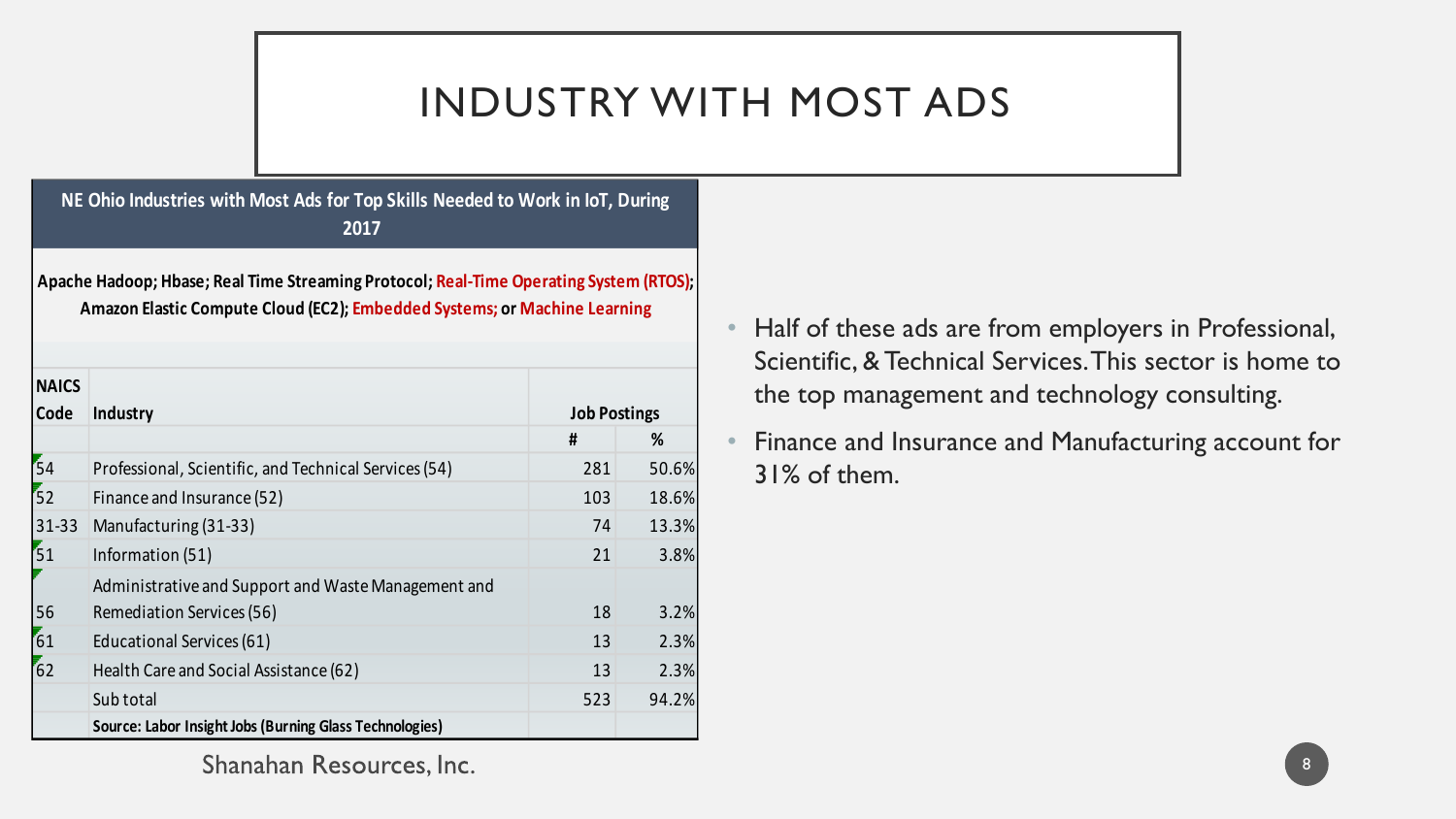### NE Ohio Employers with Most Ads for Top Skills Needed to Work in IoT

**Apache Hadoop; Hbase; Real Time Streaming Protocol; Real-Time Operating System (RTOS); Amazon Elastic Compute Cloud (EC2); Embedded Systems; or Machine Learning**

| <b>Employer</b>                                         | <b>Job Postings</b> |       |
|---------------------------------------------------------|---------------------|-------|
|                                                         | #                   | %     |
| Accenture                                               | 107                 | 20.5% |
| Rockwell Automation Incorporated                        | 34                  | 6.5%  |
| The PNC Financial Services Group, Inc.                  | 22                  | 4.2%  |
| Deloitte                                                | 20                  | 3.8%  |
| Progressive                                             | 17                  | 3.3%  |
| Keycorp                                                 | 14                  | 2.7%  |
| Oracle                                                  | 12                  | 2.3%  |
| Progressive Insurance                                   | 12                  | 2.3%  |
| Bendix Commercial Vehicle Systems Llc                   | 11                  | 2.1%  |
| Case Western Reserve University                         | 11                  | 2.1%  |
| Diebold                                                 | 9                   | 1.7%  |
| <b>General Electric Company</b>                         | 9                   | 1.7%  |
| <b>Precision Systems</b>                                | 9                   | 1.7%  |
| <b>Fifth Third Bank</b>                                 | 7                   | 1.3%  |
| Goodyear                                                | 7                   | 1.3%  |
| <b>IBM</b>                                              | 7                   | 1.3%  |
| <b>Bendix</b>                                           | 6                   | 1.1%  |
| <b>Federal Reserve Bank of Cleveland</b>                | 5                   | 1.0%  |
| Parker Hannifin                                         | 5                   | 1.0%  |
| <b>Subtotal</b>                                         | 324                 | 62.0% |
| Source: Labor Insight Jobs (Burning Glass Technologies) |                     |       |

## MAJOR EMPLOYERS FROM THESE SECTORS DOMINATE DEMAND

- Accenture tops the list with 20% of all ads.
- These firms had the most posting during 2017 and, combined, provided 62% of the job opportunities.
- Generally, these are large business enterprises.
- Nationally, Amazon, Deloitte, and IBM produce most ads for IoT. Jobs.

9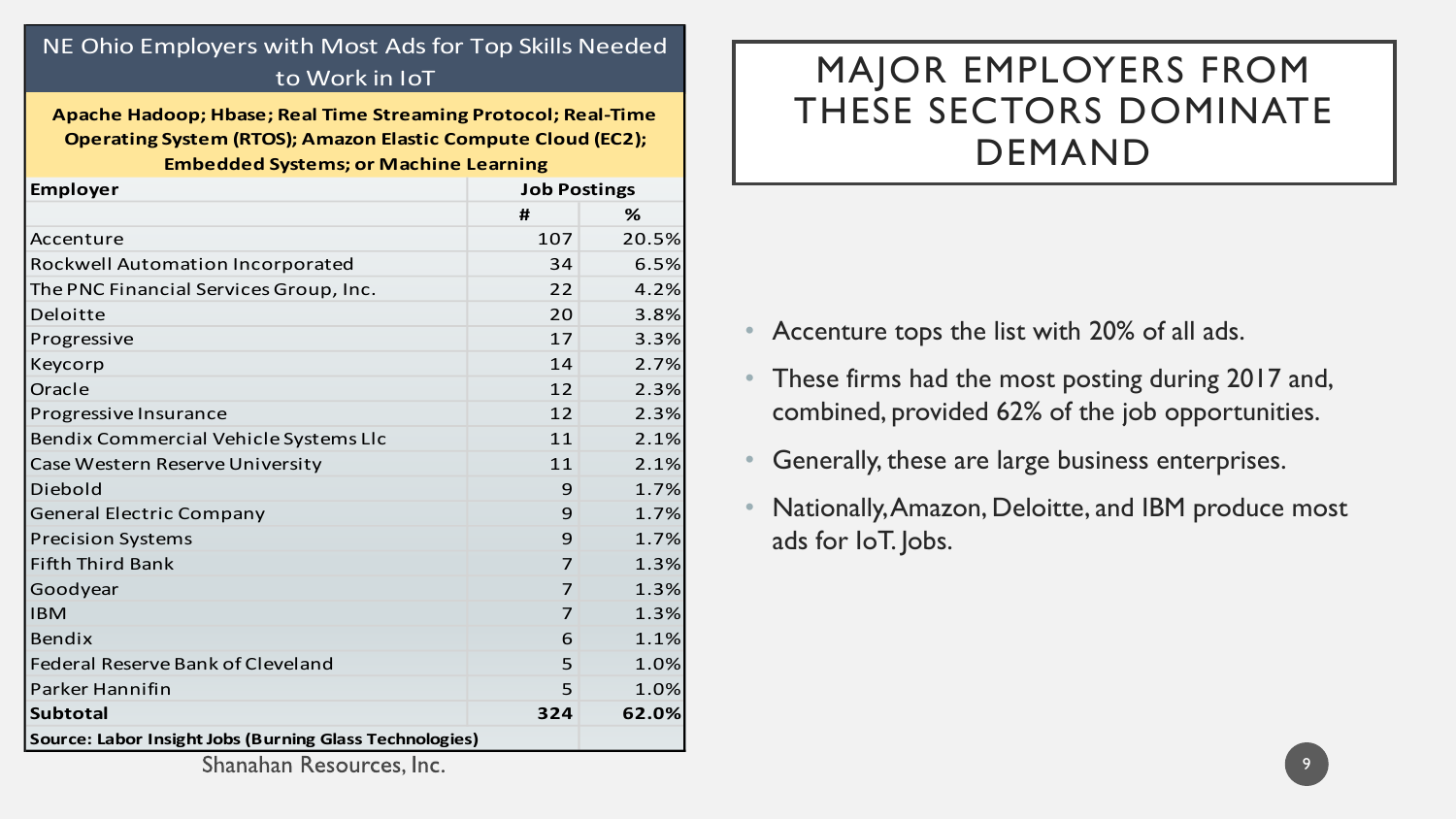# EMPLOYERS WANT EXPERIENCED **WORKERS**

- The majority of employers include experience requirements for these ads—71% .
- Employers want at least 3 years of experience in 82% of these ads.
- 54% have openings for mid-level jobs requiring 3 to 5 years of experience. More senior positions are posted and account for 27%.

| <b>Software Developer Ads Listing IoT</b>               |                    |                     |               | All Ads Listing IoT |  |
|---------------------------------------------------------|--------------------|---------------------|---------------|---------------------|--|
| <b>Skills</b>                                           |                    |                     | <b>Skills</b> |                     |  |
| <b>Experience Level</b>                                 |                    | <b>Job Postings</b> |               |                     |  |
|                                                         | $\%$               | #                   | #             | $\%$                |  |
| $9 + \gamma$ ears                                       | 5.56%              | 8                   | 40            | 7.6%                |  |
| 6 to 8 years                                            | 10.42%             | 15                  | 102           | 19.5%               |  |
| 3 to 5 years                                            | 61.81%             | 89                  | 285           | 54.4%               |  |
| 0 to 2 years                                            | 22.22%             | 32                  | 97            | 18.5%               |  |
| <b>Total Ads</b>                                        | 209                | 144                 | 216           | 29.2%               |  |
| <b>Not Listed</b>                                       | 0.31%<br>740<br>65 |                     |               |                     |  |
| Source: Labor Insight Jobs (Burning Glass Technologies) |                    |                     |               |                     |  |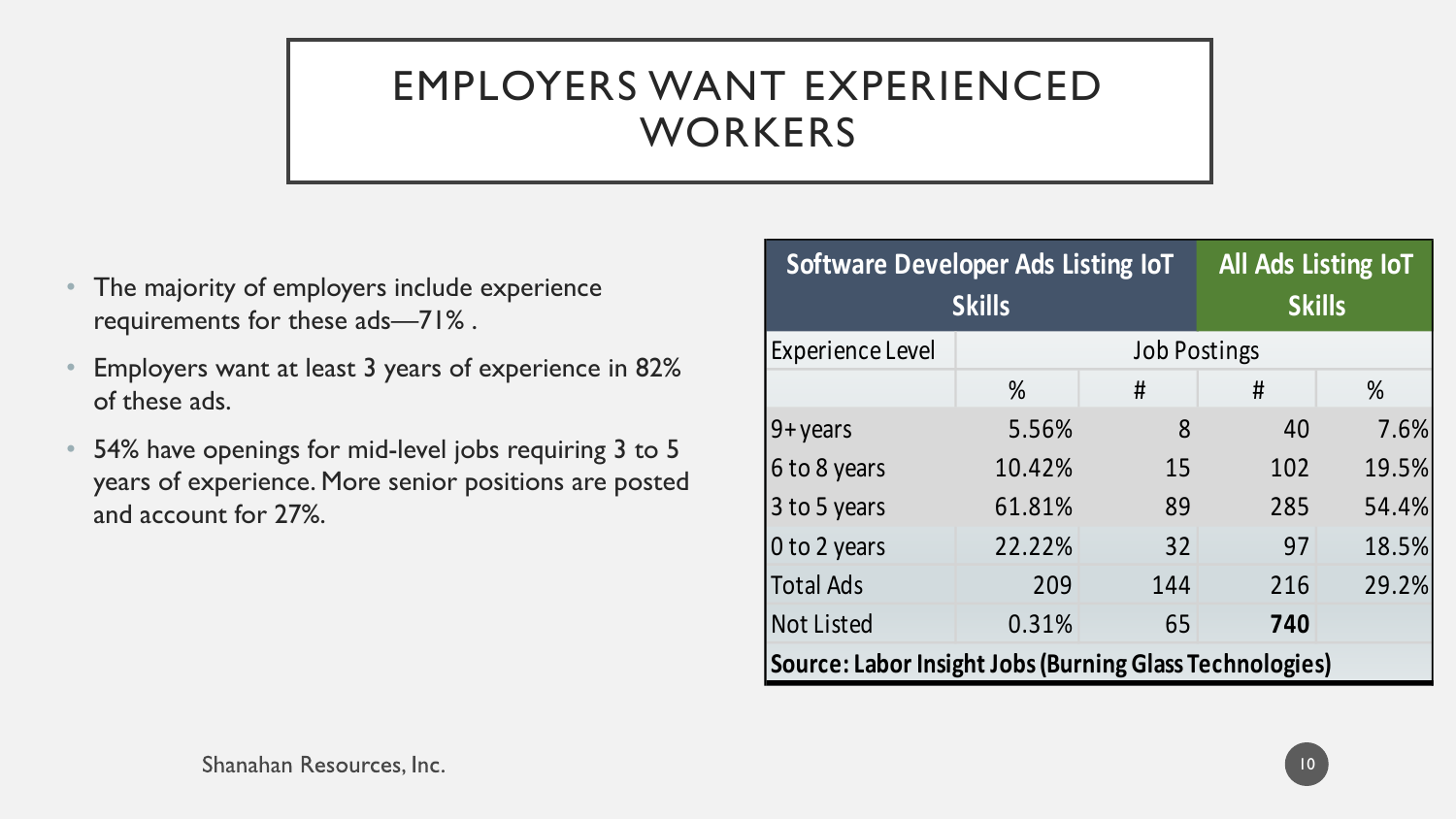# EMPLOYERS WITH THESE JOBS WANT A BACHELOR'S DEGREE MINIMUM

### **NE Ohio Advertised Minimum or Preferred Education for Top Skills Needed to Work in IoT, During 2017**

| <b>Education</b>                                        | <b>Job Postings</b> |        |
|---------------------------------------------------------|---------------------|--------|
|                                                         | #                   | %      |
| High school or vocational training                      | 12                  | 2.0%   |
| Associate's degree                                      | 11                  | 1.9%   |
| Bachelor's degree                                       | 524                 | 88.2%  |
| Master's degree                                         | 175                 | 29.5%  |
| Doctoral degree                                         | 70                  | 11.8%  |
| <b>Total Ads Listing Education</b>                      | 594                 | 100.0% |
|                                                         |                     |        |
| <b>Not Specified</b>                                    | 213                 | 26.4%  |
| Source: Labor Insight Jobs (Burning Glass Technologies) |                     |        |

- 88% of all ads require or prefer a Bachelors degree
- 30% want or would prefer a Master's degree
- These up-credentialing of these positions suggest that employers are searching for highly skilled workers based on education completed as well as prior job experience.

11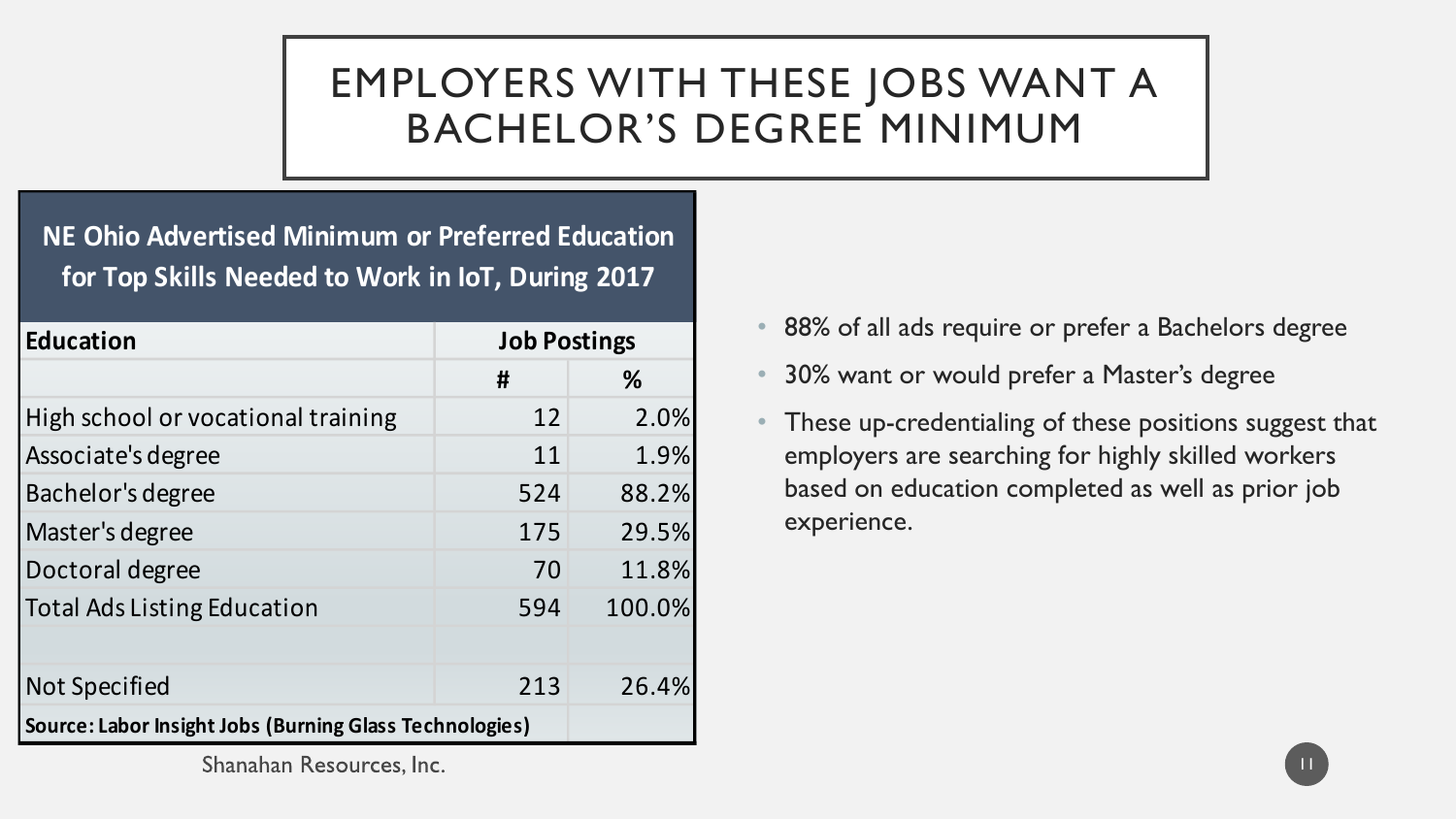## EMPLOYERS MORE LIKELY TO LIST MAJORS FOR EDUCATION & THE LIST IS DIVERSE

#### **NE Ohio College Majors Listed in Ads for Top Skills Needed to Work in IoT, During 2017**

| <b>Programs of study</b>                                | <b>Job Postings</b> |       |
|---------------------------------------------------------|---------------------|-------|
|                                                         | #                   | ℅     |
| <b>Computer Science</b>                                 | 297                 | 67.2% |
| <b>Electrical And Electronics Engineering</b>           | 118                 | 26.7% |
| Engineering, General                                    | 111                 | 25.1% |
| <b>Computer Engineering</b>                             | 97                  | 21.9% |
| Statistics, General                                     | 74                  | 16.7% |
| Mathematics, General                                    | 45                  | 10.2% |
| Business Administration And Management,                 | 41                  | 9.3%  |
| General                                                 |                     |       |
| Economics, General                                      | 37                  | 8.4%  |
| Finance, General                                        | 26                  | 5.9%  |
| Information Technology                                  | 26                  | 5.9%  |
| <b>Operations Research</b>                              | 25                  | 5.7%  |
| <b>Econometrics And Quantitative Economics</b>          | 21                  | 4.8%  |
| <b>Not Major Listed</b>                                 | 365                 | 45.2% |
| Source: Labor Insight Jobs (Burning Glass Technologies) |                     |       |

- For these ads, employers list college majors more often than they do generally when posting IT jobs. 55% of these ads list one or more majors preferred.
- Computer Science, as always, tops the list, favored by 67% of ads for these specific positions.
- What is more interesting is the others most often mentioned are engineering majors.
- Information Technology, as a major is mentioned only in 6% of ads.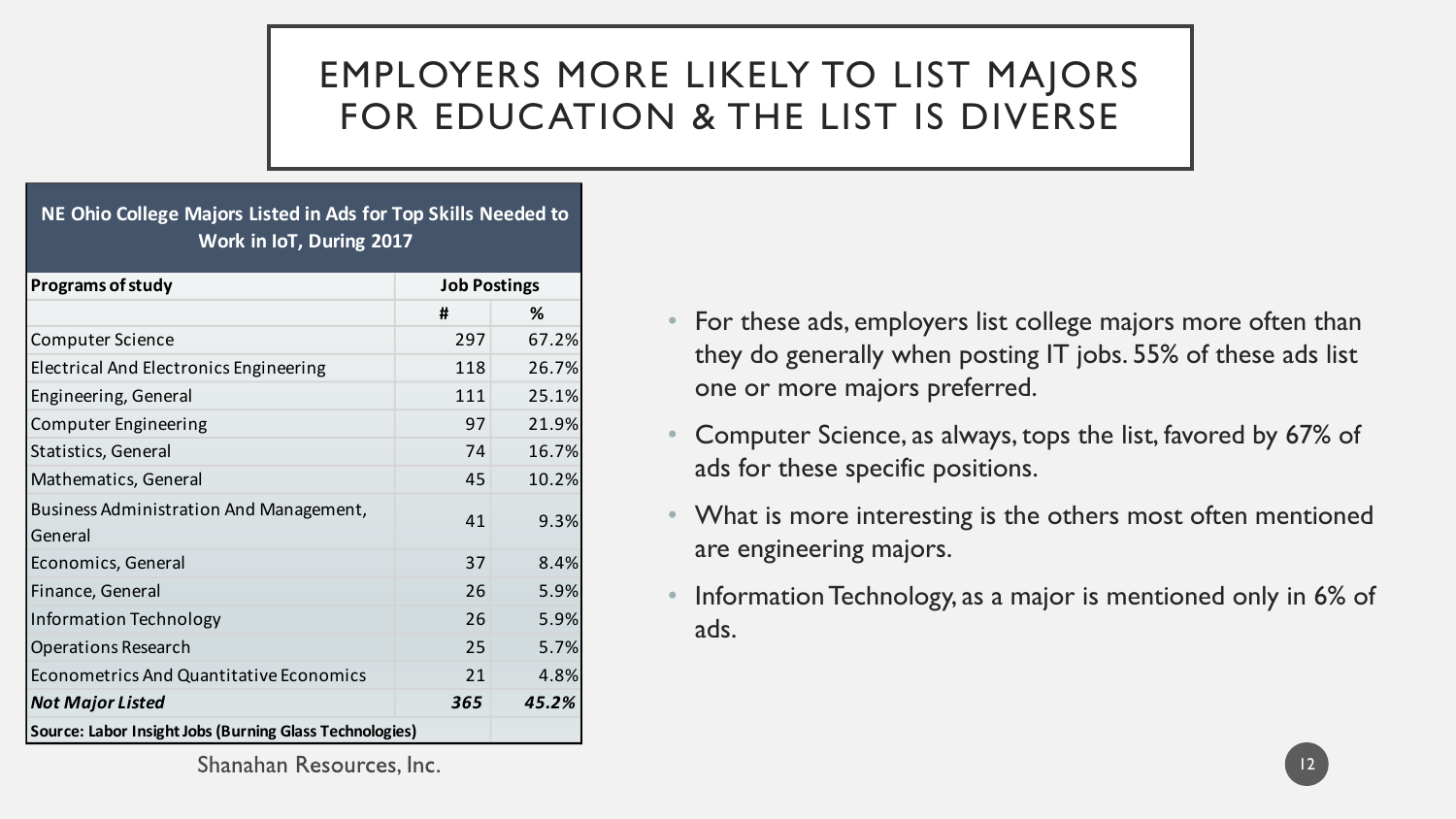# CERTIFICATIONS EMPLOYERS VALUE

### **NE Ohio College Majors Listed in Ads for Top Skills Needed to Work in IoT, During 2017**

| <b>Certifications</b>                                              | <b>Job Posting</b> |
|--------------------------------------------------------------------|--------------------|
| IT Infrastructure Library (ITIL) Certification                     | 11                 |
| Six Sigma Green Belt Certification                                 | 7                  |
| <b>Certified Energy Manager</b>                                    | 5                  |
| <b>Project Management Certification</b>                            | 5                  |
| Certified Novell Administrator                                     | 4                  |
| Licensed Professional Engineer                                     | 4                  |
| Certified ScrumMaster (CSM)                                        | 3                  |
| Cisco Certified Network Associate (CCNA)                           | 3                  |
| <b>Security Clearance</b>                                          | 3                  |
| Six Sigma Certification                                            | 3                  |
| American Board for Engineering and Technology (ABET)<br>Accredited | $\overline{2}$     |
| Certified A+ Technician                                            | $\overline{2}$     |
| Certified Scrum Developer (CSD)                                    | 2                  |
| Source: Labor Insight Jobs (Burning Glass Technologies)            |                    |

- Even for this very specific set of IT ads, employers do not require industry/vendor certifications as a condition to hire.
- This list is useful, however, as indicative of what employers value as specific areas of knowledge or mastery once on the job.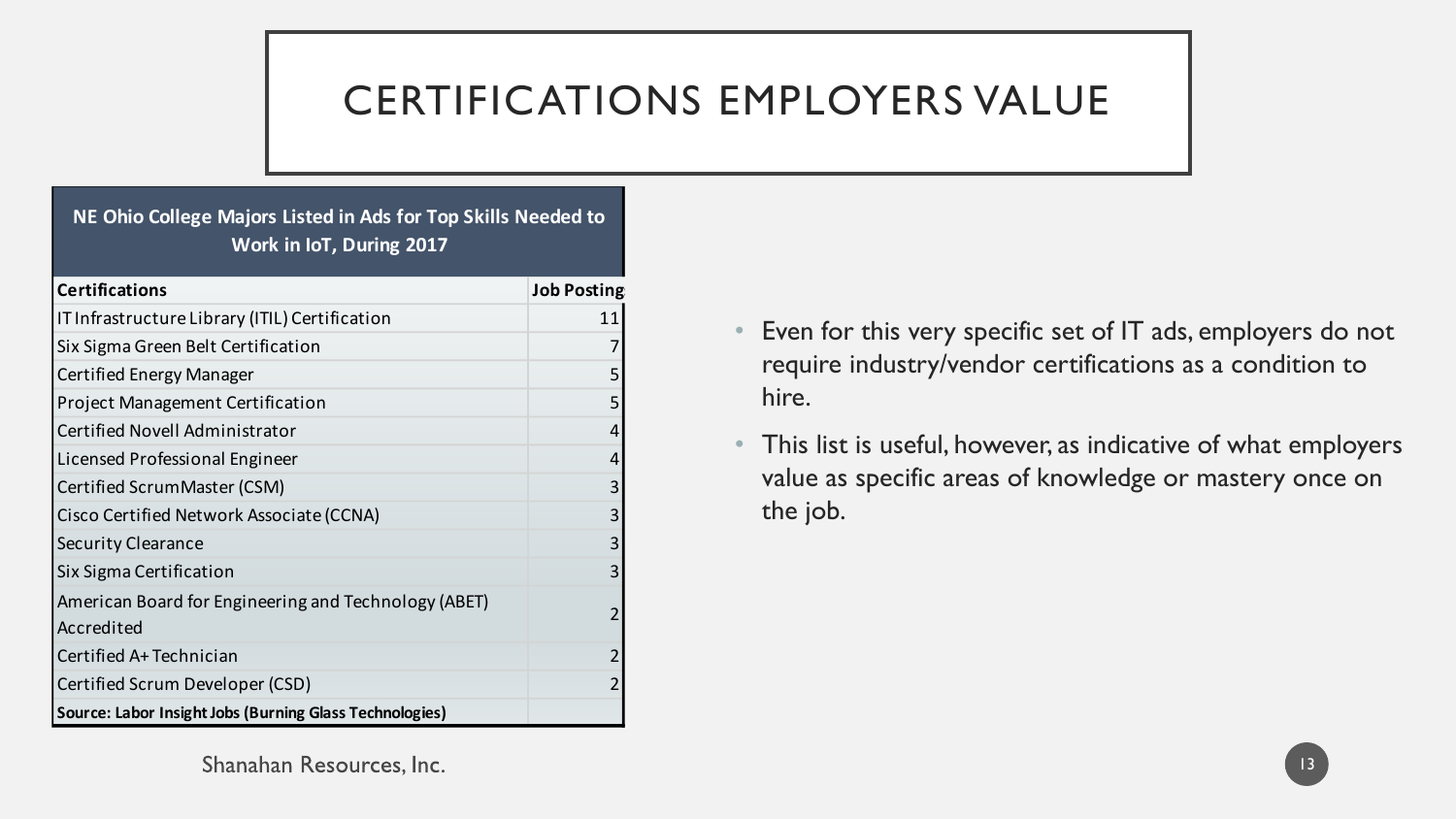## SUMMING UP

- Across NE Ohio there are only a few job postings with a clear connection to a firm's involvement with IoT; certainly in terms of doing these projects in-house. During 2017 only 33 ads had IoT in the job title.
- What is more important, though, is that employers increasingly are revealing demand with advanced programming skills such as Adobe Hadoop and Machine Learning that are important in other applications but are critical to IoT at some future time.
- Tracking trends and gaining insight into the future of IT work is best done by tracking knowledge and skills that emerge over time and found in job ads which is the 'beef' or proof that employers are changing jobs and how they source labor.
- The single most important observation about technology, especially disruptive sources, is that skills transcend occupations., and technologies are combining in variety of ways.
- The emerging interest in Blockchain technology is being seen as a way to expand opportunities for IoT.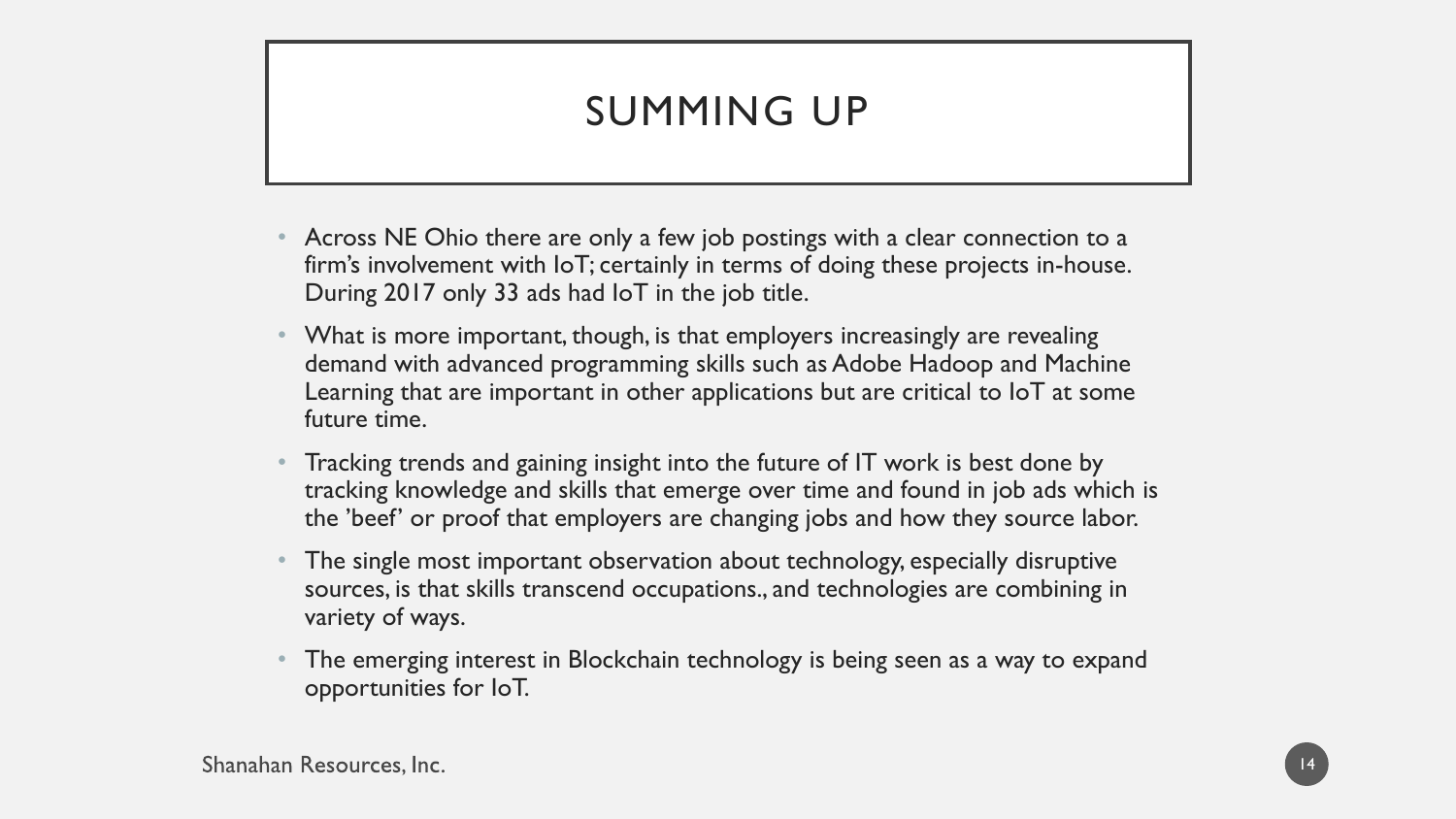# EMERGENCE OF BLOCKCHAIN TECHNOLOGY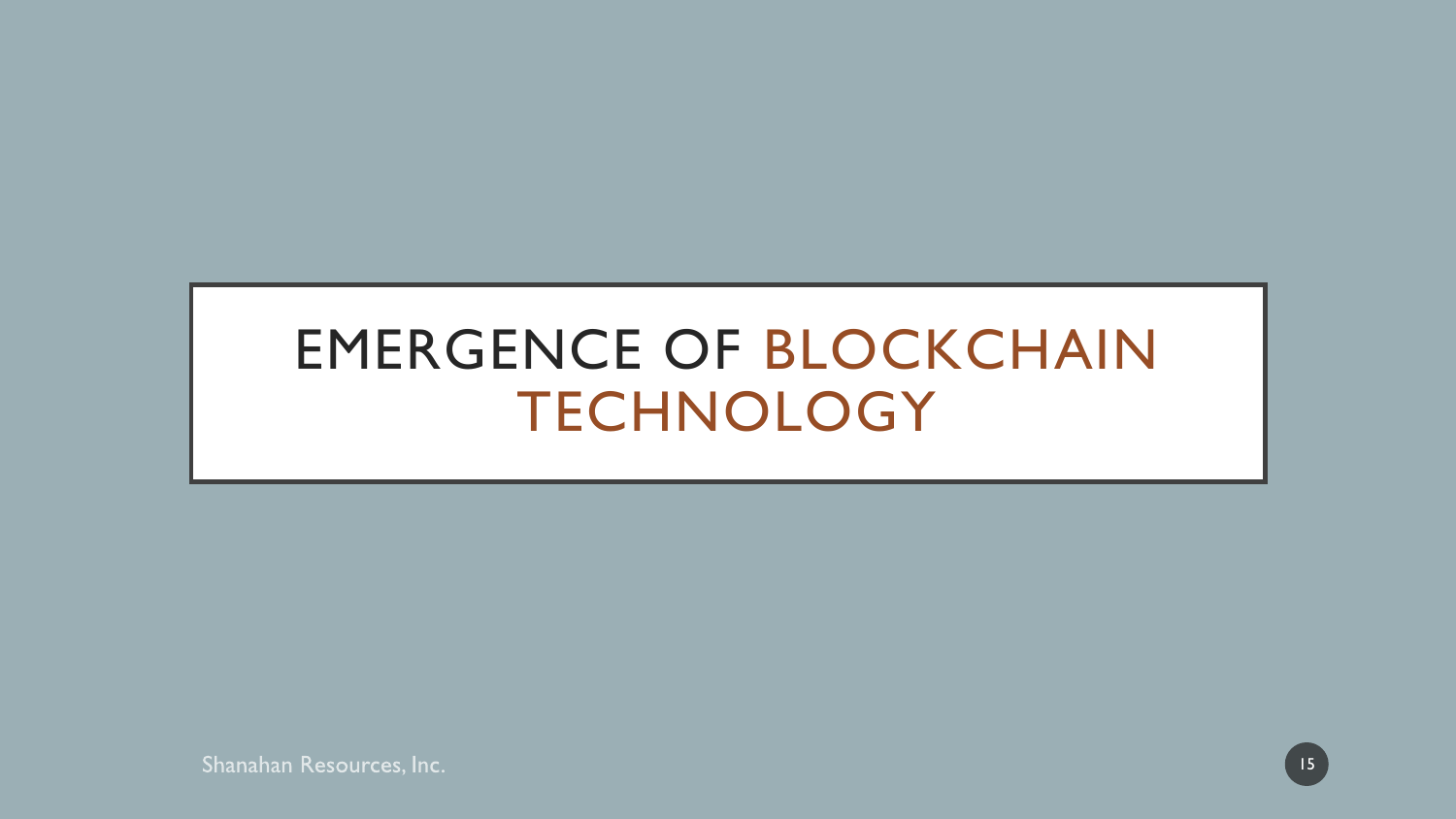## BLOCKCHAINS: NEW DISRUPTIVE TECHNOLOGY?

- Nationally, *blockchain developers* are now the most soughtafter commodity in the job marketplace, with the number of job openings requiring the skill doubling since the beginning of the year. As the demand for experts in the field exceeds the supply, big companies are looking to implement the new transaction technology offer salaries well above \$100k per year.<sup>1</sup>
- The graph displays the exponential growth of ads in the last two years, according to Burning Glass researchers.
- Some of the largest firms in the nation are moving rapidly to start new applications for Blockchains.
- Blockchain expertise is envisioned as impacting demand for developers, project managers, quality engineers, web designers, etc.
- Nationally, IBM and Accenture had the postings for job wanting blockchain technology as a skill set during last 365 days.
- **<sup>1</sup>[https://btcmanager.com/demand-blockchain-skills-exceeding-supply](https://btcmanager.com/demand-blockchain-skills-exceeding-supply-companies-hiring-time/Aug)companies-hiring-time/**Aug. 2018

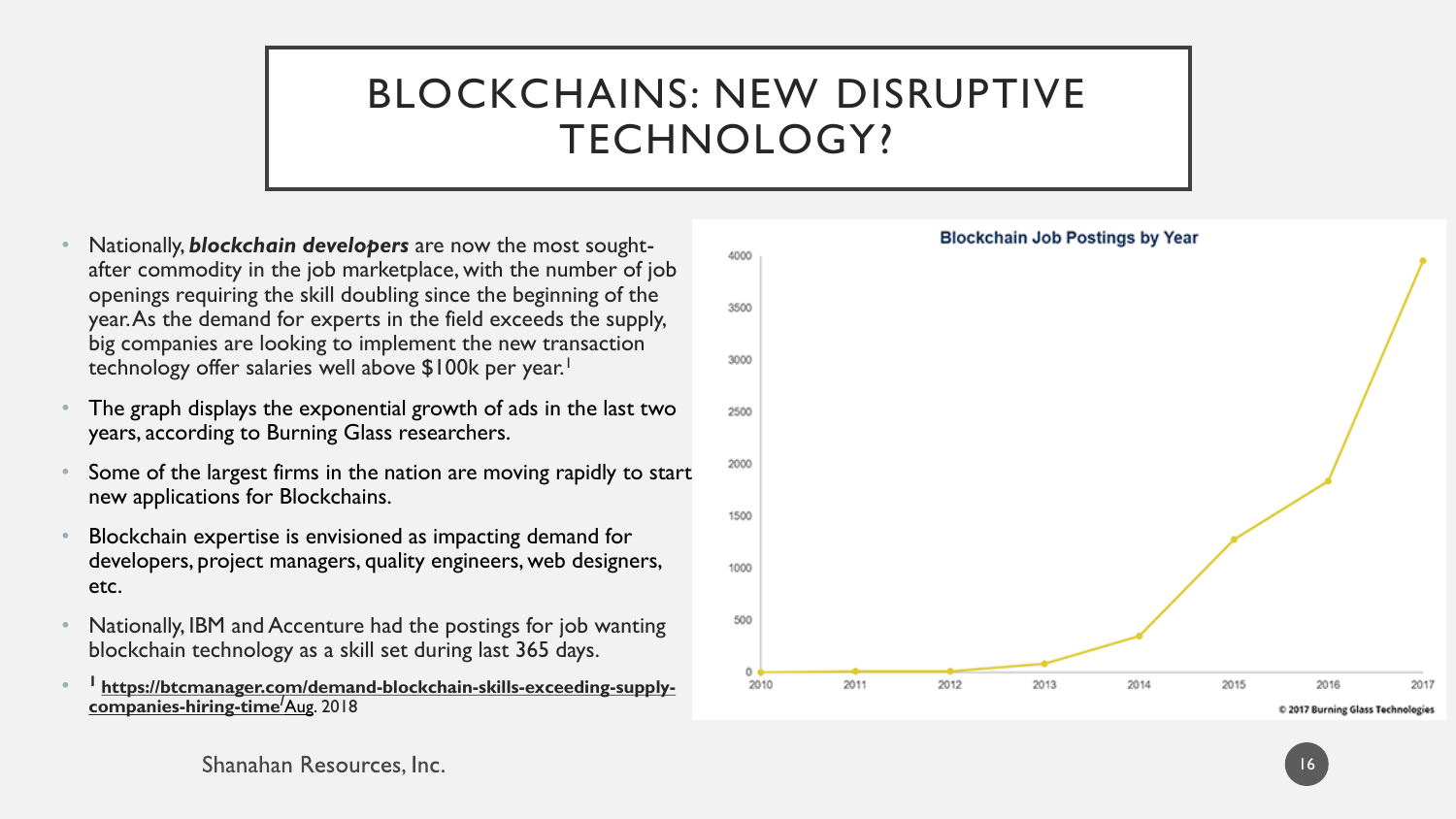## EXAMPLES OF BLOCKCHAIN APPLICATIONS

Simply put, Blockchain technology is a new way of storing data in a distributed ledger that allows multiple stakeholders to confidently and securely share access to the same information. Two possible applications are:

### **Shared Machinery**

• A blockchain system could enable the collaborative ownership and usage of machinery like 3d printers, laser cutters, and woodworking tools that populate maker spaces worldwide. Smart contracts could determine whether the individual had the appropriate reputation to use the laser cutter to craft their embroidery pattern on a leather bomber jacket. The rules of the machine would depend upon the owner's agreements between themselves, and the current status of those agreements.

### **Community Solar**

In Brooklyn, NY there is [an ongoing experiment for a community](http://brooklynmicrogrid.com/) to [use a blockchain](http://transactivegrid.net/) to record the production of solar energy and enable the purchase of excess renewable energy credits. The device itself has an identity and builds a reputation through its history of records and exchange. People can aggregate purchasing power easier, share the burden of maintenance, and trust that devices are recording actual solar production.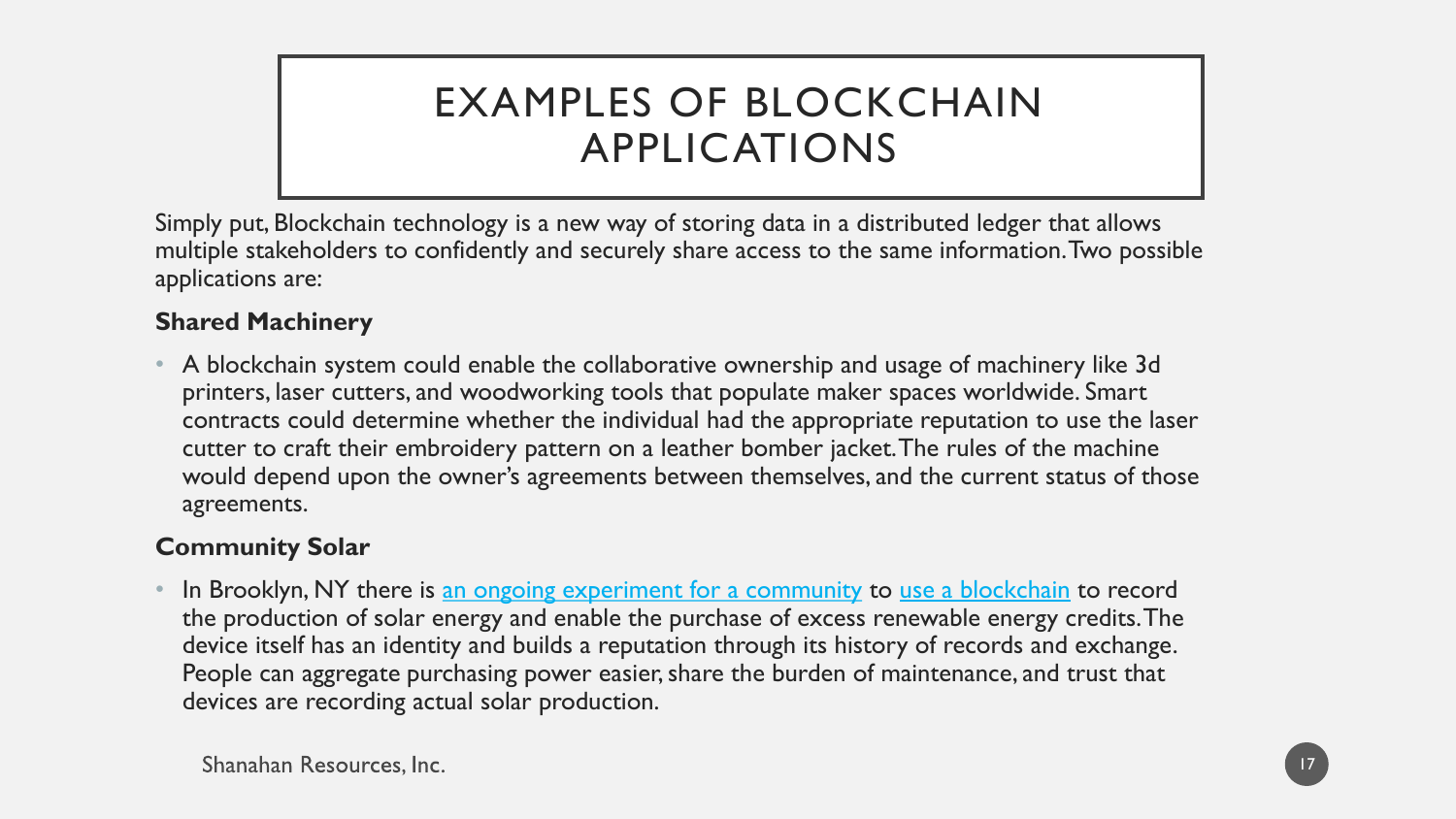## LABOR MARKET DEMAND IS STILL IN EARLY STAGES

"Beyond cryptocurrencies, blockchain will supercharge *artificial intelligence* and *IoT* to make everything from supply chains to digital identity management smarter and more secure.", according to Accenture.

"It might be a good idea for employers to start figuring out where they will find blockchain talent, even as they are still considering how the technology will change their business", according to a recent blog by Burning Glass researchers.

Quantifying demand: a combination of two measures were used to search for inclusion of blockchain technology into real-time labor market demand:

- Search for ads that include references to blockchain technology any where in the text of the ad.
- Alternatively, search for ads where the listed job title includes the word 'Blockchain'.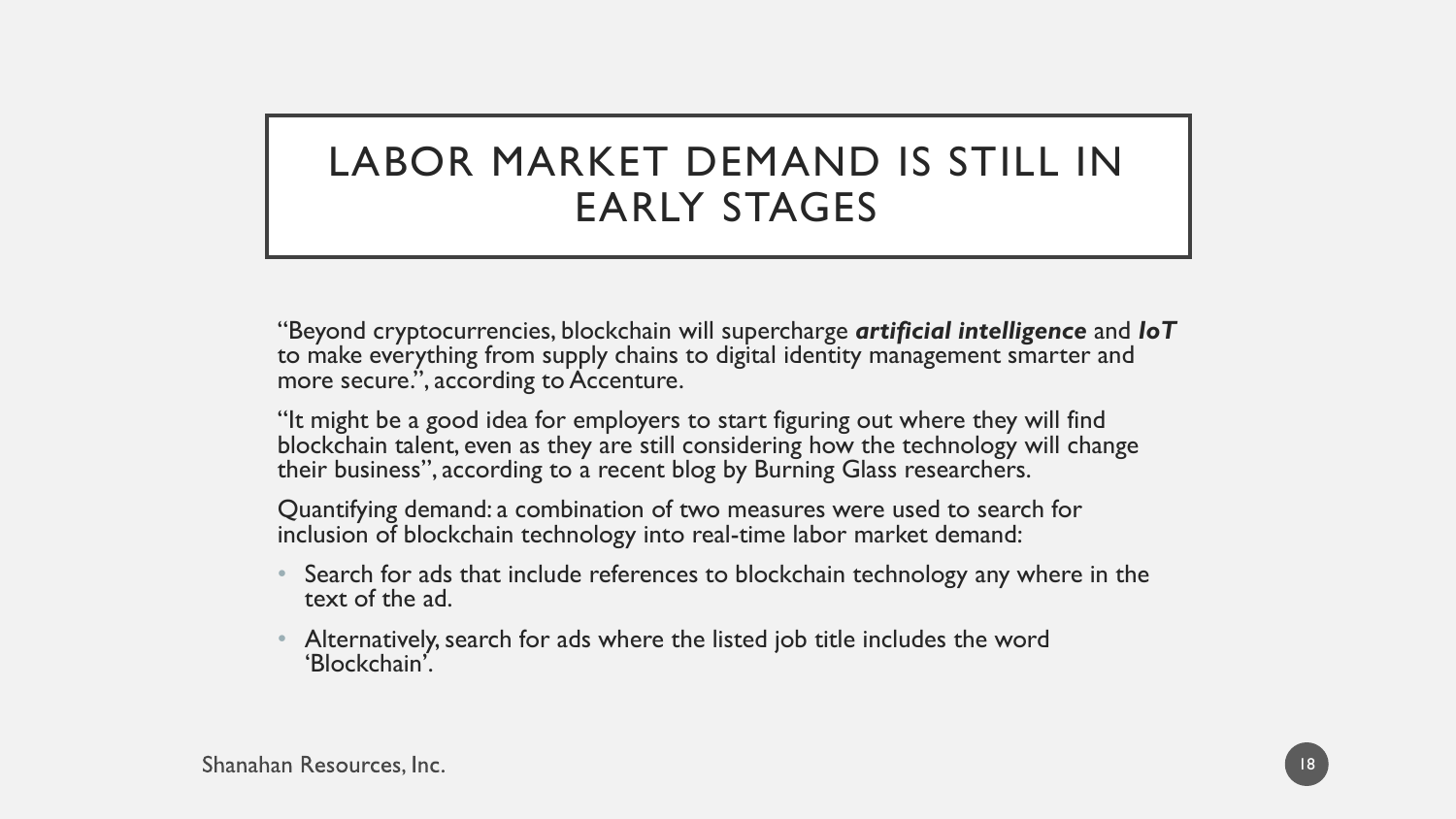## NATION: OVER 11,000 ADS REFERENCE BLOCKCHAIN TECHNOLOGY IN LAST 365 DAYS

### **Nation Specialized Skills Most Often Appearing in Ads Listing Blockchain Technology During Last 365 Days**

| <b>Skills</b>                                           | <b>Job Postings Skills</b> |                            | <b>Job Postings</b> |  |
|---------------------------------------------------------|----------------------------|----------------------------|---------------------|--|
| Blockchain                                              | 100.0% DevOps              |                            | 10.6%               |  |
| Java                                                    |                            | 25.8% Bitcoin              | 10.2%               |  |
| Python                                                  | 20.4% Linux                |                            | 9.6%                |  |
| JavaScript                                              |                            | 20.1% Cryptography         | 9.4%                |  |
| Software Engineering                                    |                            | 17.2% Node.js              | 9.2%                |  |
| Software Development                                    |                            | 15.8% NoSQL                | 8.0%                |  |
| $C++$                                                   |                            | 14.0% Product Management   | 8.0%                |  |
| Artificial Intelligence                                 |                            | 12.6% Business Development | 7.7%                |  |
| Machine Learning                                        |                            | 12.4% Big Data             | 6.8%                |  |
| Internet of Things (IoT)                                |                            | 12.3% Docker Software      | 6.8%                |  |
| SQL                                                     |                            | 12.3% Social Media         | 6.5%                |  |
| <b>Project Management</b>                               |                            | 12.0% Product Development  | 6.5%                |  |
|                                                         |                            | Scrum                      | 6.4%                |  |
| Source: Labor Insight Jobs (Burning Glass Technologies) |                            |                            |                     |  |

- Over 11,000 ads referenced Blockchain in ad, while 2,705 included Blockchain in job title for the ad.
- Top skills in addition to Blockchain are not at all the same as the list of specialized skills that appear in most ads for IT workers in general.
- The italicized ones are directly or indirectly related to working on projects where blockchain technology is now emerging bitcoin, IoT and AI.
- These skills are linked with automation and working in teams on complex applications.
- IBM and Accenture are the top firms nationally posted these ads.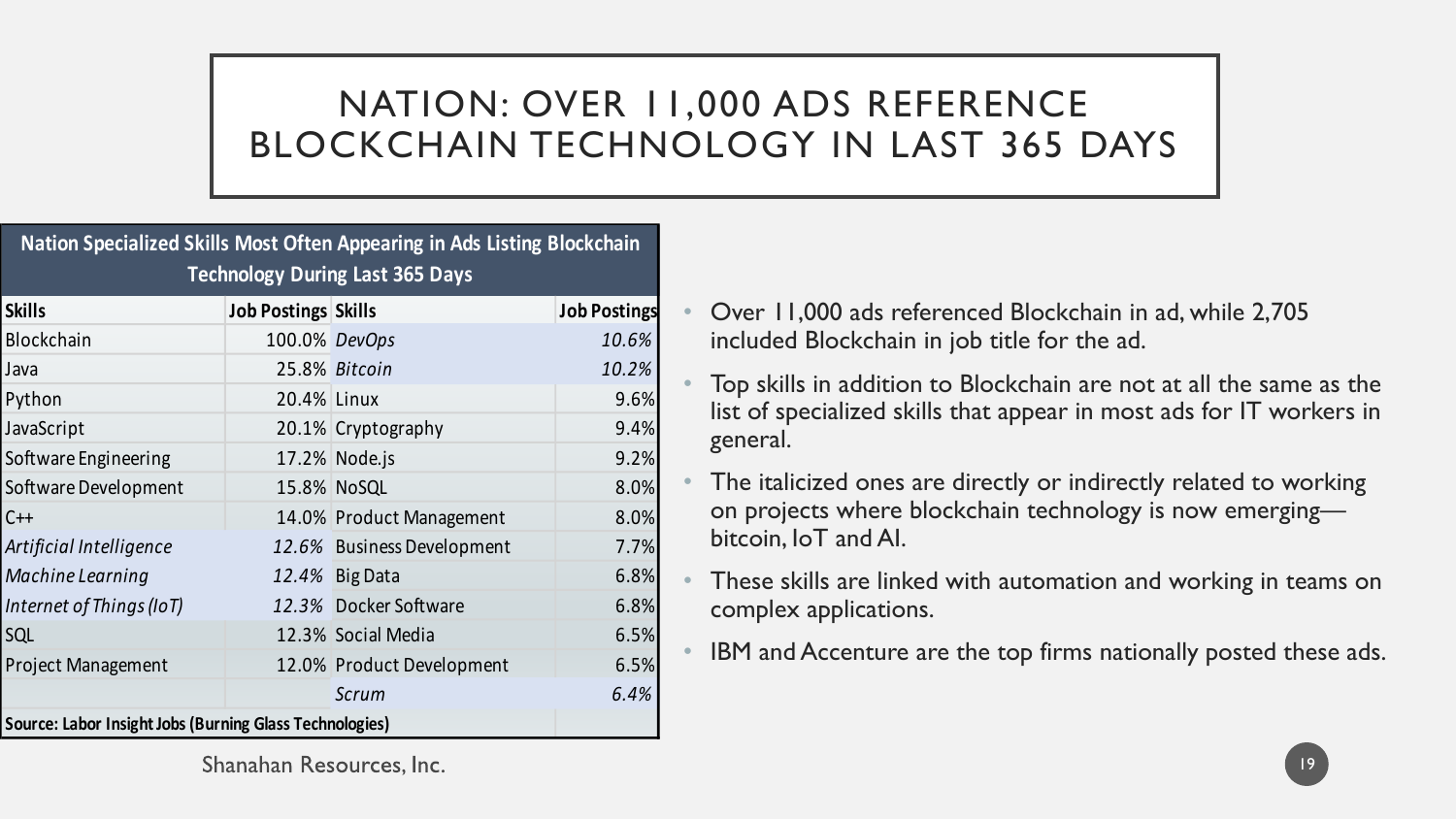### CURRENTLY, OHIO IS MUCH BELOW AVERAGE IN TERMS OF ADS FOR BLOCKCHAIN

**Ohio ranks 17th among all states in terms of ads per 10,000 persons employed at .28.**

**Darker shading means more demand.**

**Source is Burning Glass**

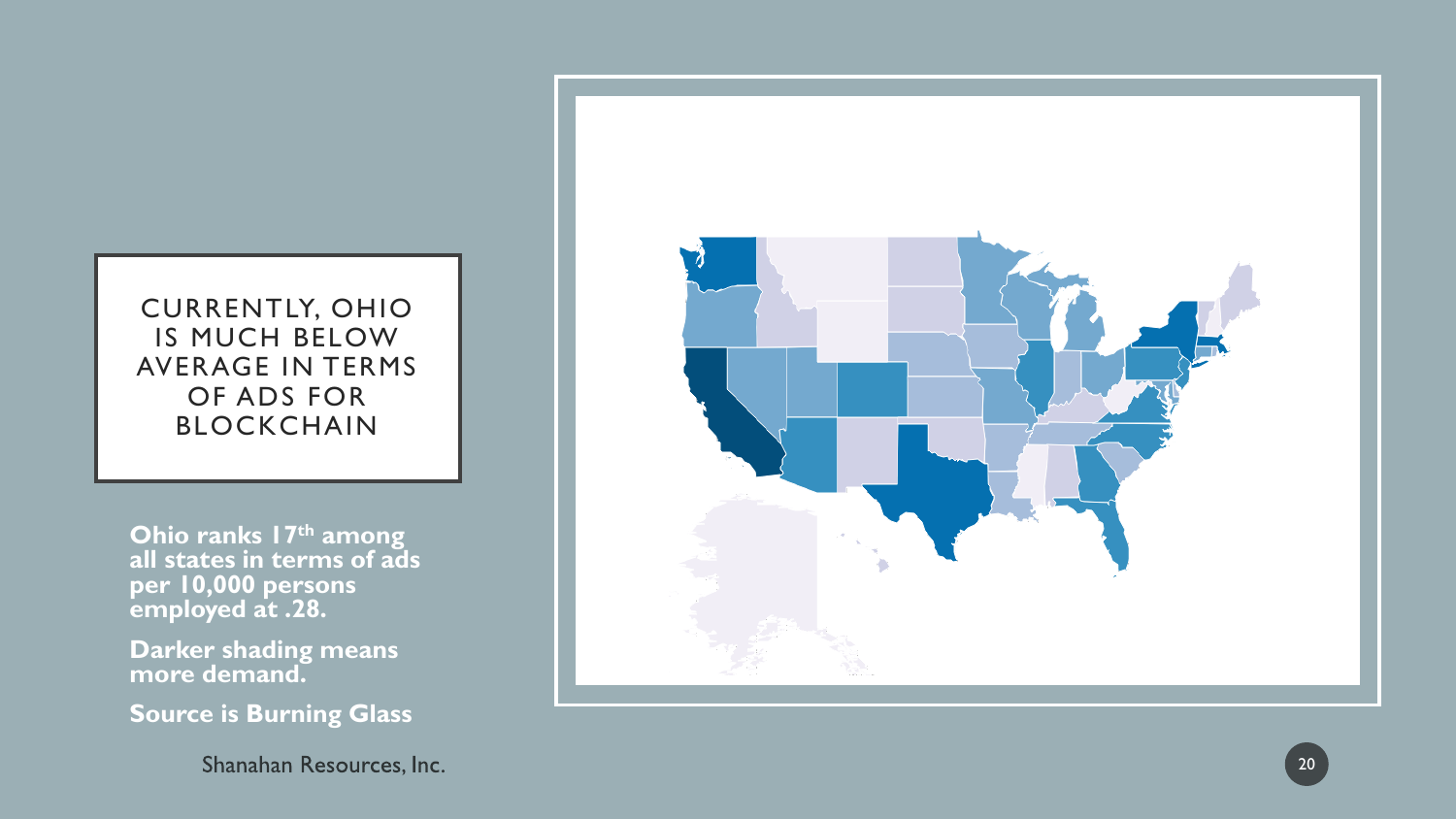### NATION: TOP EMPLOYERS & POSITIONS POSTED

|                                                 | Top Employers in Nation and top Positions Posted for Blockchain Technology, Last 12 |                                                        |                                                   |                                                        |
|-------------------------------------------------|-------------------------------------------------------------------------------------|--------------------------------------------------------|---------------------------------------------------|--------------------------------------------------------|
|                                                 |                                                                                     | <b>Months</b>                                          |                                                   |                                                        |
|                                                 | <b>EMPLOYER</b>                                                                     | <b>JOB POSTINGS</b><br>IN THE LAST 12<br><b>MONTHS</b> | <b>EMPLOYER</b>                                   | <b>JOB POSTINGS</b><br>IN THE LAST 12<br><b>MONTHS</b> |
|                                                 | <b>IBM</b>                                                                          | 761                                                    | <b>American Express</b>                           | 111                                                    |
|                                                 | Intern                                                                              | 132                                                    | Vice President,<br>Finance, Technology            | 53                                                     |
|                                                 | <b>Financial Consultant</b>                                                         | 39                                                     | Director of Engineering                           | 51                                                     |
|                                                 | <b>Software Architect</b>                                                           | 37                                                     | <b>Information Security</b><br>Specialist         | 2                                                      |
|                                                 | Research Intern, Artificial<br>Intelligence                                         | 36                                                     | Global Product Owner,<br>Infrastructure, Services | 1                                                      |
|                                                 | <b>Product Marketing Manager</b>                                                    | 34                                                     | <b>Information Security</b><br>Manager            | 11                                                     |
|                                                 | <b>Accenture</b>                                                                    | 665                                                    | JP Morgan Chase Company                           | 101                                                    |
| <b>IATION: TOP EMPLOYERS &amp;</b>              | Senior Advisory<br>Technician/Manager                                               | 56                                                     | <b>Treasury Manager</b>                           | 8 <sup>1</sup>                                         |
| <b>POSITIONS POSTED</b>                         | Corporate Strategy Manager                                                          | 53                                                     | <b>Product Designer</b>                           | 6                                                      |
|                                                 | Supply Chain Manager                                                                | 41                                                     | Software Development<br>Engineer                  | $6 \mid$                                               |
|                                                 | <b>Technology Consultant</b>                                                        | 37                                                     | Product Manager/Vice<br>President                 | 5 <sub>l</sub>                                         |
|                                                 | <b>Technology Manager</b>                                                           | 35                                                     | <b>Community Manager</b>                          | $\overline{4}$                                         |
| As of September 2018, these firms posted ads    | <b>Consensys Corporation</b>                                                        | 260                                                    | <b>Deloitte</b>                                   | 100                                                    |
| for Blockchain technology within the previous   | Software Development<br>Engineer                                                    | 15                                                     | Senior Strategy Consultant                        | 18                                                     |
| 12 months.                                      | <b>Product Designer</b>                                                             | 14                                                     | <b>Security Manager</b>                           | 17                                                     |
|                                                 | <b>Product Manager</b>                                                              | $\overline{\mathbf{7}}$                                | <b>Chief Financial Officer</b>                    | $12$                                                   |
| The nature of the job posted, based on title    | Intern                                                                              | $\mathbf 6$                                            | <b>Marketing Manager</b>                          | $\bf{8}$                                               |
| vary greatly among employers.                   | <b>Quality Assurance Engineer</b>                                                   | 6                                                      | <b>Finance Operations</b><br>Manager              | 7 <sup>1</sup>                                         |
|                                                 | Citi                                                                                | 114                                                    | <b>Intelletec LIc</b>                             | 94                                                     |
| While competing for the skill set, they are not | <b>Cyber Risk Specialist</b>                                                        | 79                                                     | Senior Engineer                                   | 13                                                     |
| competing with each other for the same          | <b>Compliance Officer</b>                                                           | 3                                                      | Software Development<br>Engineer                  | 9                                                      |
| workers.                                        | Director, Legal, Delivery                                                           | $\mathbf{2}$                                           | Java Engineer                                     | $\overline{7}$                                         |
|                                                 | <b>Global Digital Strategy Svp</b>                                                  | $\overline{2}$                                         | Engineer                                          | $\overline{5}$                                         |
|                                                 | <b>Global Digital Strategy Vice</b><br>President                                    | $\mathbf{2}$                                           | Lead Android Engineer                             | 4 <sub>l</sub>                                         |
|                                                 | Source: Labor Insight Jobs (Burning Glass Technologies)                             |                                                        |                                                   |                                                        |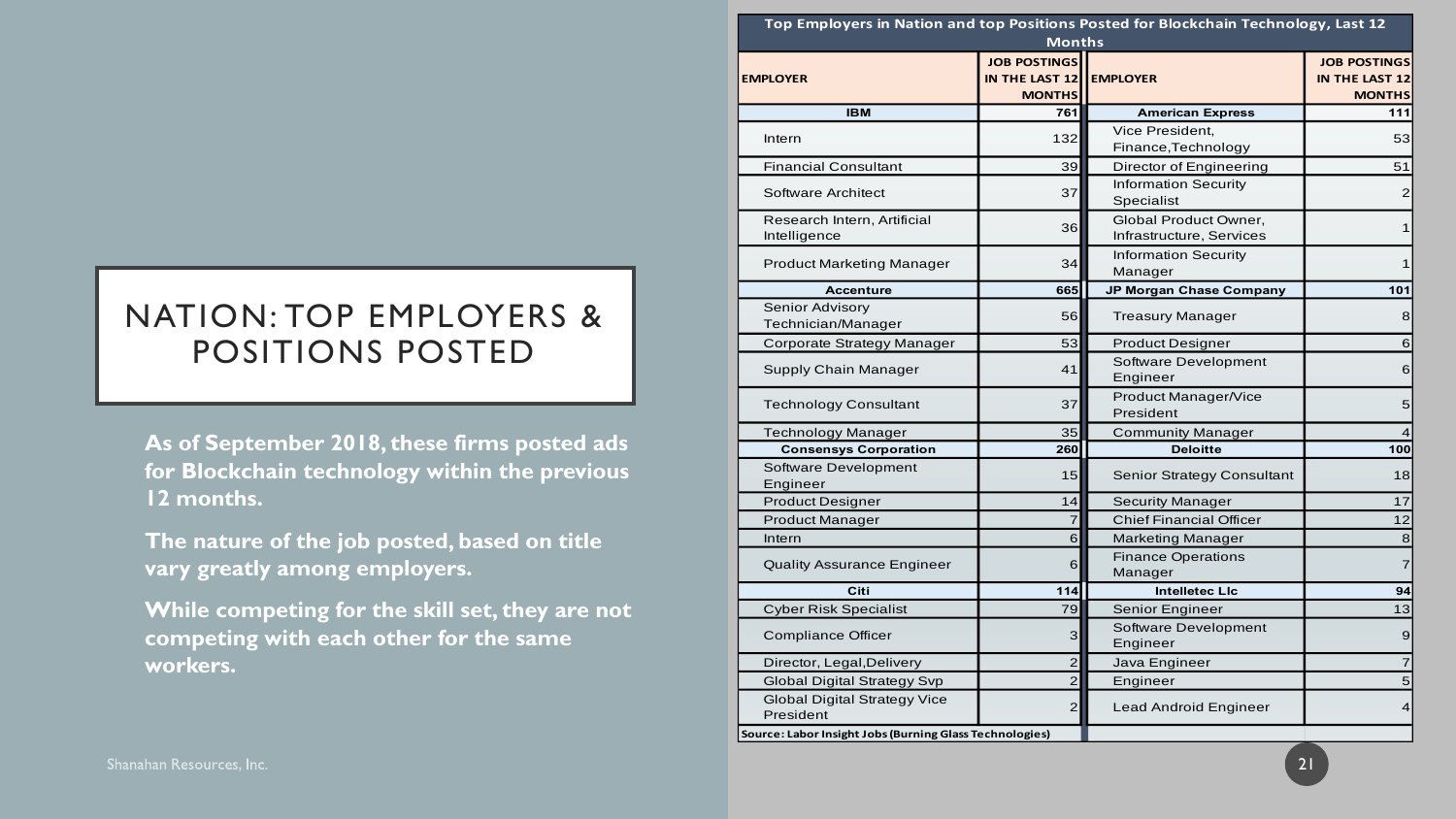| <b>Occupation</b>                                       |                                                 | <b>Job Postings</b>             |                                      | Occupation                                            |                                                 | <b>Job Postings</b>                    |                                      |
|---------------------------------------------------------|-------------------------------------------------|---------------------------------|--------------------------------------|-------------------------------------------------------|-------------------------------------------------|----------------------------------------|--------------------------------------|
|                                                         | <b>Total</b><br><b>Blockchain</b><br><b>Ads</b> | % of Total<br>Ads<br>Occupation | % of All<br><b>Blockchain</b><br>Ads |                                                       | <b>Total</b><br><b>Blockchain</b><br><b>Ads</b> | % of Total<br>Ads<br><b>Occupation</b> | % of All<br><b>Blockchain</b><br>Ads |
| <b>Software Developers, Applications</b>                | 2,506                                           |                                 |                                      | <b>Computer Systems</b><br>23.9% Engineers/Architects | 549                                             |                                        | 5.2%                                 |
| Blockchain                                              | 2,506                                           | 100.0%                          |                                      | Blockchain                                            | 549                                             | 100.0%                                 |                                      |
| Java                                                    | 1,358                                           | 54.2%                           |                                      | Java                                                  | 206                                             | 37.5%                                  |                                      |
| Software Engineering                                    | 1,079                                           | 43.1%                           |                                      | Linux                                                 | 170                                             | 31.0%                                  |                                      |
| Python                                                  | 898                                             | 35.8%                           |                                      | Machine Learning                                      | 130                                             | 23.7%                                  |                                      |
| JavaScript                                              | 862                                             | 34.4%                           |                                      | <b>DevOps</b>                                         | 123                                             | 22.4%                                  |                                      |
| Software Development                                    | 705                                             | 28.1%                           |                                      | JavaScript                                            | 113                                             | 20.6%                                  |                                      |
| $C++$                                                   | 665                                             | 26.5%                           |                                      | Python                                                | 103                                             | 18.8%                                  |                                      |
| SQL                                                     | 636                                             | 25.4%                           |                                      | Internet of Things (IoT)                              | 100                                             | 18.2%                                  |                                      |
| Linux                                                   | 513                                             | 20.5%                           |                                      | Cryptography                                          | 97                                              | 17.7%                                  |                                      |
| Node.js                                                 | 455                                             | 18.2%                           |                                      | $C++$                                                 | 91                                              | 16.6%                                  |                                      |
| <b>Marketing Managers</b>                               | 568                                             |                                 |                                      | 5.4% Web Developers                                   | 549                                             |                                        | 5.2%                                 |
| Blockchain                                              | 568                                             | 100.0%                          |                                      | Blockchain                                            | 549                                             | 100.0%                                 |                                      |
| Product Management                                      | 389                                             | 68.5%                           |                                      | JavaScript                                            | 346                                             | 63.0%                                  |                                      |
| Project Management                                      | 201                                             | 35.4%                           |                                      | AngularJS                                             | 132                                             | 24.0%                                  |                                      |
| <b>Product Development</b>                              | 160                                             | 28.2%                           |                                      | Front-end Development                                 | 123                                             | 22.4%                                  |                                      |
| <b>Product Sales</b>                                    | 153                                             | 26.9%                           |                                      | Java                                                  | 118                                             | 21.5%                                  |                                      |
| Scrum                                                   | 128                                             | 22.5%                           |                                      | Node.js                                               | 113                                             | 20.6%                                  |                                      |
| Social Media                                            | 109                                             | 19.2%                           |                                      | Python                                                | 113                                             | 20.6%                                  |                                      |
| Artificial Intelligence                                 | 104                                             | 18.3%                           |                                      | Web Development                                       | 112                                             | 20.4%                                  |                                      |
| <b>Business Analysis</b>                                | 103                                             | 18.1%                           |                                      | HTML5                                                 | 104                                             | 18.9%                                  |                                      |
| User Acceptance Testing (UAT)                           | 100                                             | 17.6%                           |                                      | Web Application Development                           | 96                                              | 17.5%                                  |                                      |
| <b>Computer Systems Analysts</b>                        | 478                                             |                                 |                                      | 4.6% Information Security Analysts                    | 315                                             |                                        | 3.0%                                 |
| <b>Blockchain</b>                                       | 478                                             | 100.0%                          |                                      | Blockchain                                            | 315                                             | 100.0%                                 |                                      |
| JavaScript                                              | 167                                             | 34.9%                           |                                      | Cryptography                                          | 207                                             | 65.7%                                  |                                      |
| Java                                                    | 163                                             | 34.1%                           |                                      | <b>Information Security</b>                           | 172                                             | 54.6%                                  |                                      |
| Python                                                  | 160                                             | 33.5%                           |                                      | <b>Information Systems</b>                            | 136                                             | 43.2%                                  |                                      |
| $C++$                                                   | 157                                             | 32.8%                           |                                      | Machine Learning                                      | 129                                             | 41.0%                                  |                                      |
| Bitcoin                                                 | 127                                             | 26.6%                           |                                      | Internet of Things (IoT)                              | 125                                             | 39.7%                                  |                                      |
| <b>NoSOL</b>                                            | 80                                              | 16.7%                           |                                      | <b>Risk Assessment</b>                                | 123                                             | 39.0%                                  |                                      |
| Cryptography                                            | 61                                              | 12.8%                           |                                      | NIST Cybersecurity Framework                          | 111                                             | 35.2%                                  |                                      |
| Copying                                                 | 60                                              | 12.6%                           |                                      | Risk Management                                       | 102                                             | 32.4%                                  |                                      |
| Software Development                                    | 60                                              | 12.6%                           |                                      | <b>Conflict Management</b>                            | 100                                             | 31.7%                                  |                                      |
| Source: Labor Insight Jobs (Burning Glass Technologies) |                                                 |                                 |                                      |                                                       |                                                 |                                        |                                      |

## NATION: EMERGENCE OF BLOCKCHAIN DEMAND

- These are the top six occupations with ads seeking Blockchain Technology from applicants.
- All but Marketing Managers are IT positions.
- These blockchain ads differ from all ads for each occupation, and as of yet, are only a small fraction of total demand for each.
- The top skills for each occupation differ across occupations, and in each case these skills are associated with postings seeking developers or analysts who need to know and have some level competency working with blockchains.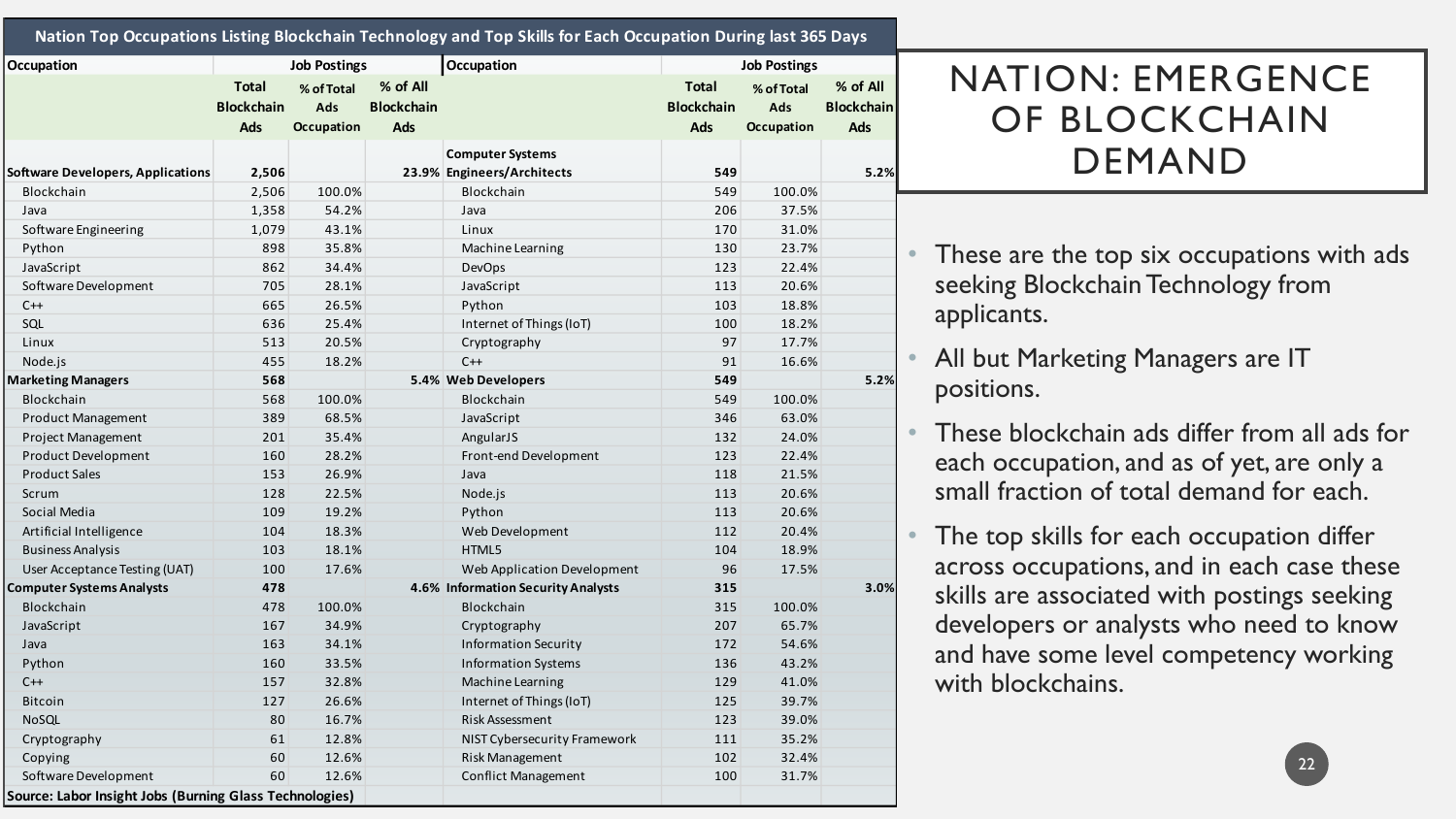|  | <b>Dhio Top Occupations with Postings Listing Blockchain Technology during last 365 Day</b> |
|--|---------------------------------------------------------------------------------------------|
|  |                                                                                             |

| Occupation Title                                       | <b>Description</b>                                                                                                                                                                                                                                                                                                                                                                                                                                                                                                  | <b>Job Postings</b> |
|--------------------------------------------------------|---------------------------------------------------------------------------------------------------------------------------------------------------------------------------------------------------------------------------------------------------------------------------------------------------------------------------------------------------------------------------------------------------------------------------------------------------------------------------------------------------------------------|---------------------|
| Software Developer /<br>Engineer                       | Designs or improves computer software. Oversees the entire software<br>development process. Analyzes customer or user needs, designs programs,<br>writes code or instructs computer programmers, tests design, and documents<br>programs. May assist with upgrades or maintenance. May specialize in the<br>design of computer applications or computer systems.                                                                                                                                                    | 23                  |
| <b>Business Intelligence</b><br>Analyst                | Collects and analyzes data that provides an accurate picture of business<br>operations and performance for a company. Completes statistical analysis of<br>current and historic business data, identifies trends and develops projections.<br>Presents data analysis that informs planning and strategic decision making for<br>a company.                                                                                                                                                                          | 6                   |
| <b>IT Project Manager</b>                              | Manages projects for a company in the information technology industry.<br>Projects may include initiatives to create new products or improve or expand<br>technology or systems. Identifies project requirements, develops and<br>manages project budgets and schedules, leads project teams, and manages<br>communications with project stakeholders, including company management<br>and clients.                                                                                                                 | 5                   |
| <b>Supply Chain / Logistics</b><br>Manager             | Manages the work involved with moving materials, including raw materials,<br>finished products or data, in a cost effective way. Supervises logistics analysts<br>who gather data on production, storage and transportation costs; looks for<br>ways to streamline production and implement cost savings.                                                                                                                                                                                                           | 5                   |
| UI / UX Designer /<br>Developer                        | Assist with technology design to make products easier for people to use.<br>Determine user preferences and assess the process that users follow to access<br>product functions; develop and test new design models, and incorporate<br>findings in to improved product design. Research the behavior of internet<br>users and consumers, compile information about the target audience for a site,<br>and develop website layout, design and technology features that improve<br>accessibility and value for users. | 5                   |
| <b>Computer Systems</b><br><b>Engineer / Architect</b> | Creates computer and data communication networks for companies and<br>organizations. Plans and designs layout for a network, determines the<br>hardware needed and placement of computers, servers, cables and routers;<br>determines data storage and system capacity, speed and software needed for<br>a system.                                                                                                                                                                                                  | 4                   |
| Data / Data Mining Analyst                             | Develops computer programs to analyze large customer information<br>databases for companies and organizations. Analyzes data to identify<br>patterns and provide information relevant to a particular business, industry or<br>field; analysis may be used for marketing, or to detect fraud in financial<br>transactions, or for research. Develops computer programs to protect<br>confidential customer information.                                                                                             | $\overline{a}$      |
| Network Engineer /<br><b>Architect</b>                 | Designs and builds computer network systems, including software and<br>hardware. Runs program and system tests, solves technical problems and<br>maintains the network system. Designs and analyzes computer network<br>models.                                                                                                                                                                                                                                                                                     | 4                   |
| <b>Auditor</b>                                         | Examines records to determine the financial status of a company or<br>organization. Inspects accounts and account books, prepares reports on the<br>accuracy of internal financial records and accounting procedures.                                                                                                                                                                                                                                                                                               | 3                   |
| <b>Business / Management</b><br>Analyst                | Provides strategic management consulting to companies and businesses.<br>Advises on ways to improve operations, increase efficiency, reduce costs and<br>increase revenues; may recommend systems or organizational change. May<br>specialize in an area of business practice or a specific industry; may also<br>specialize in consulting with government agencies.                                                                                                                                                | 3                   |
| <b>Business Continuity</b><br>Planner / Analyst        | Researches company operations and develops strategies for companies to<br>implement in the event of a disaster or significant unexpected problems<br>affecting operations.                                                                                                                                                                                                                                                                                                                                          | 3                   |
| <b>Cyber / Information</b>                             | Designs systems that protect the security of large databases, including<br>databases with customer information and patient files. Examines client<br>Security Engineer / Analyst computer systems, identifies weak points in security, develops and<br>implements new systems, monitors and responds to security issues.                                                                                                                                                                                            | 3                   |

## OHIO TOP OCCUPATIONS FOR BLOCKCHAIN

- Software developers top the list, not surprising.
- The remaining occupations have few posting and are among the more newer occupations in IT.

23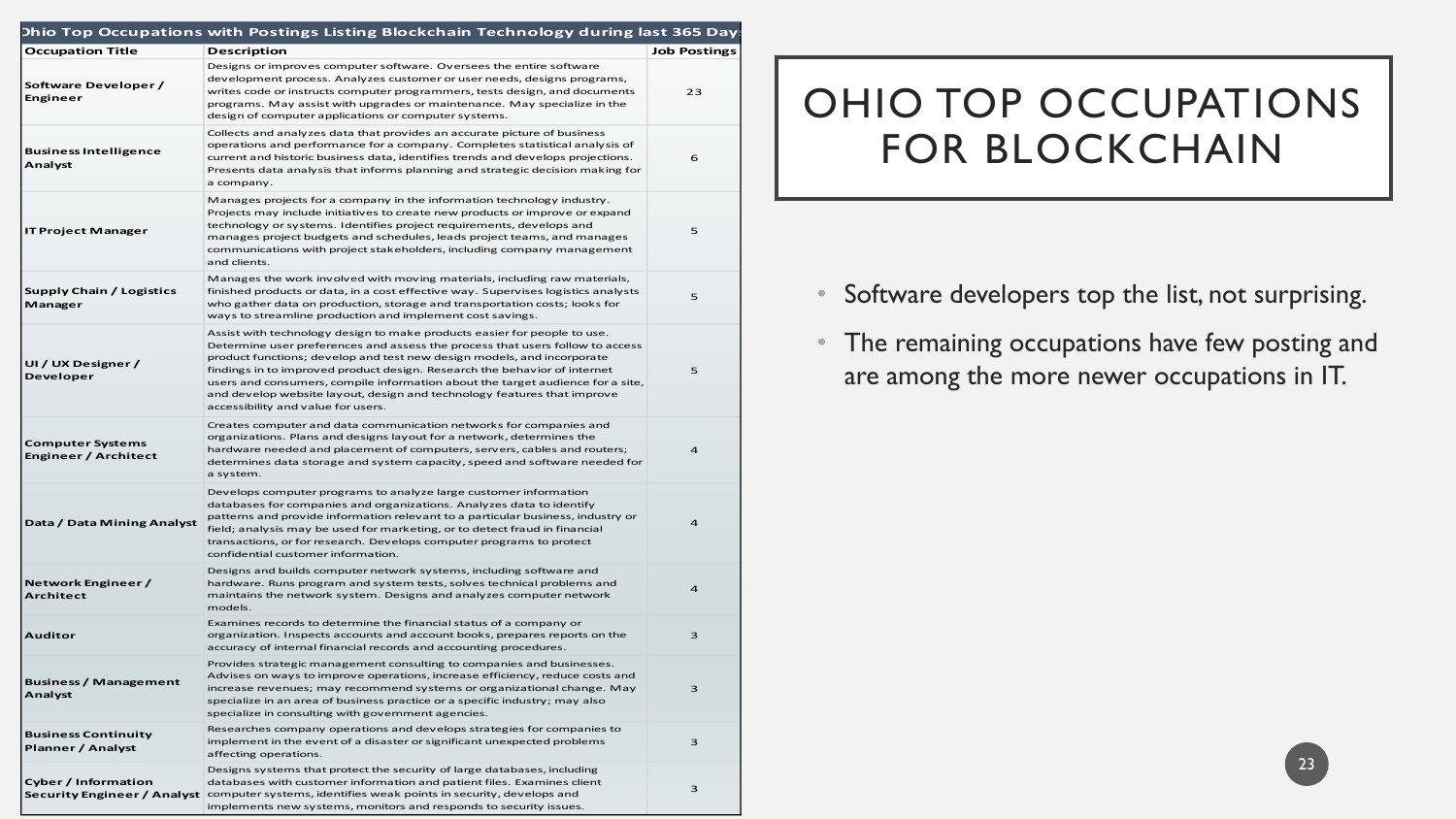| Ohio Ads with Blockchain in Job Title, Last 365 Days                                                         |                             |                      |
|--------------------------------------------------------------------------------------------------------------|-----------------------------|----------------------|
| Title                                                                                                        | Employer                    | Location             |
| <b>NE Ohio</b>                                                                                               |                             |                      |
| Financial Services Emerging Technician Advisor Senior Manager Rpa,                                           |                             |                      |
| Blockchain, Ai, Cloud, Security, Devops                                                                      | Accenture                   | Cleveland, OH        |
| Blockchain Architect Manager                                                                                 | Accenture                   | Cleveland, OH        |
| Technician Advisory Manager Blockchain                                                                       | Accenture                   | Cleveland, OH        |
| Business Analyst, Blockchain/Ai/Legal Analytics Firm                                                         | N/A                         | Cleveland, OH        |
| Blockchain Architect - Golang, Java, Blockchain                                                              | N/A                         | Cleveland, OH        |
| <b>Blockchain Architect</b>                                                                                  | N/A                         | Cleveland, OH        |
| Blockchain Developer - Node Js                                                                               | N/A                         | Westlake, OH         |
| Blockchain Developer - Node Js                                                                               | N/A                         | Westlake, OH         |
| Blockchain Developer                                                                                         | N/A                         | Westlake, OH         |
| Blockchain Developer                                                                                         | N/A                         | Westlake, OH         |
| Blockchain Developer - Node Js                                                                               | N/A                         | Westlake, OH         |
| Fpga Firmware Developer - Blockchain                                                                         |                             | N/A North Canton, OH |
| <b>SW Ohio</b>                                                                                               |                             |                      |
| Emerging Technology Advisor Rpa, Ai, Blockchain, Cloud Manager                                               | Accenture                   | Cincinnati, OH       |
| Financial Services Emerging Technician Advisor Senior Manager Rpa,                                           |                             |                      |
| Blockchain, Ai, Cloud, Security, Devops                                                                      | Accenture                   | Cincinnati, OH       |
| Emerging Technology Advisor Financial Services Consultant Rpa,                                               |                             |                      |
| Blockchain, Ai, Cloud                                                                                        | Accenture                   | Cincinnati, OH       |
| Emerging Technology Advisor Rpa, Ai, Blockchain, Cloud Manager                                               | Accenture                   | Cincinnati, OH       |
| Technician Advisory Manager Blockchain                                                                       | Accenture                   | Cincinnati, OH       |
| <b>Blockchain Developer</b>                                                                                  | Corporate Biz Solutions Inc | Cincinnati, OH       |
| <b>Blockchain Developer</b>                                                                                  | NTT Data                    | Cincinnati, OH       |
| <b>Blockchain Solutions Architect</b>                                                                        | NTT Data                    | Cincinnati, OH       |
| <b>Blockchain Developer</b>                                                                                  | NTT Data                    | Cincinnati, OH       |
| <b>Blockchain Solutions Architect</b>                                                                        | NTT Data                    | Cincinnati, OH       |
| <b>Blockchain Developer</b>                                                                                  | N/A                         | Dayton, OH           |
| <b>Central Ohio</b>                                                                                          |                             |                      |
| Emerging Technology Advisor Rpa, Ai, Blockchain, Cloud Manager                                               | Accenture                   | Columbus, OH         |
| Emerging Technology Advisor Rpa, Ai, Blockchain, Cloud Manager                                               | Accenture                   | Columbus, OH         |
| Blockchain Architect Manager                                                                                 | Accenture                   | Columbus, OH         |
| College Graduates - Lead Blockchain Engineer                                                                 | Crosbynyc                   | Columbus, OH         |
| Senior Consultant - Blockchain Developer - Financial Markets                                                 | <b>IBM</b>                  | Columbus, OH         |
| Blockchain And Distributed Ledger Technologies - Architect                                                   | <b>IBM</b>                  | Columbus, OH         |
| <b>Blockchain Technical Solutions Architect</b>                                                              | <b>IBM</b>                  | Columbus, OH         |
| Blockchain And Distributed Ledger Technologies - Architect                                                   | <b>IBM</b>                  | Columbus, OH         |
| Senior Consultant - Blockchain Developer - Financial Markets                                                 | <b>IBM</b>                  | Columbus, OH         |
| <b>NW Ohio</b>                                                                                               |                             |                      |
| College Graduates - Lead Blockchain Engineer<br>Source: Labor Insight Jobs (Burning Glass Technologies) Inc. | N/A                         | Toledo, OH           |
|                                                                                                              |                             |                      |

## WHERE ARE THE JOBS IN OHIO?

- For ads with Blockchain in the title, Cincinnati, Cleveland and Columbus had almost all ads during the last 365 Days.
- Accenture and IBM posted most of the ads.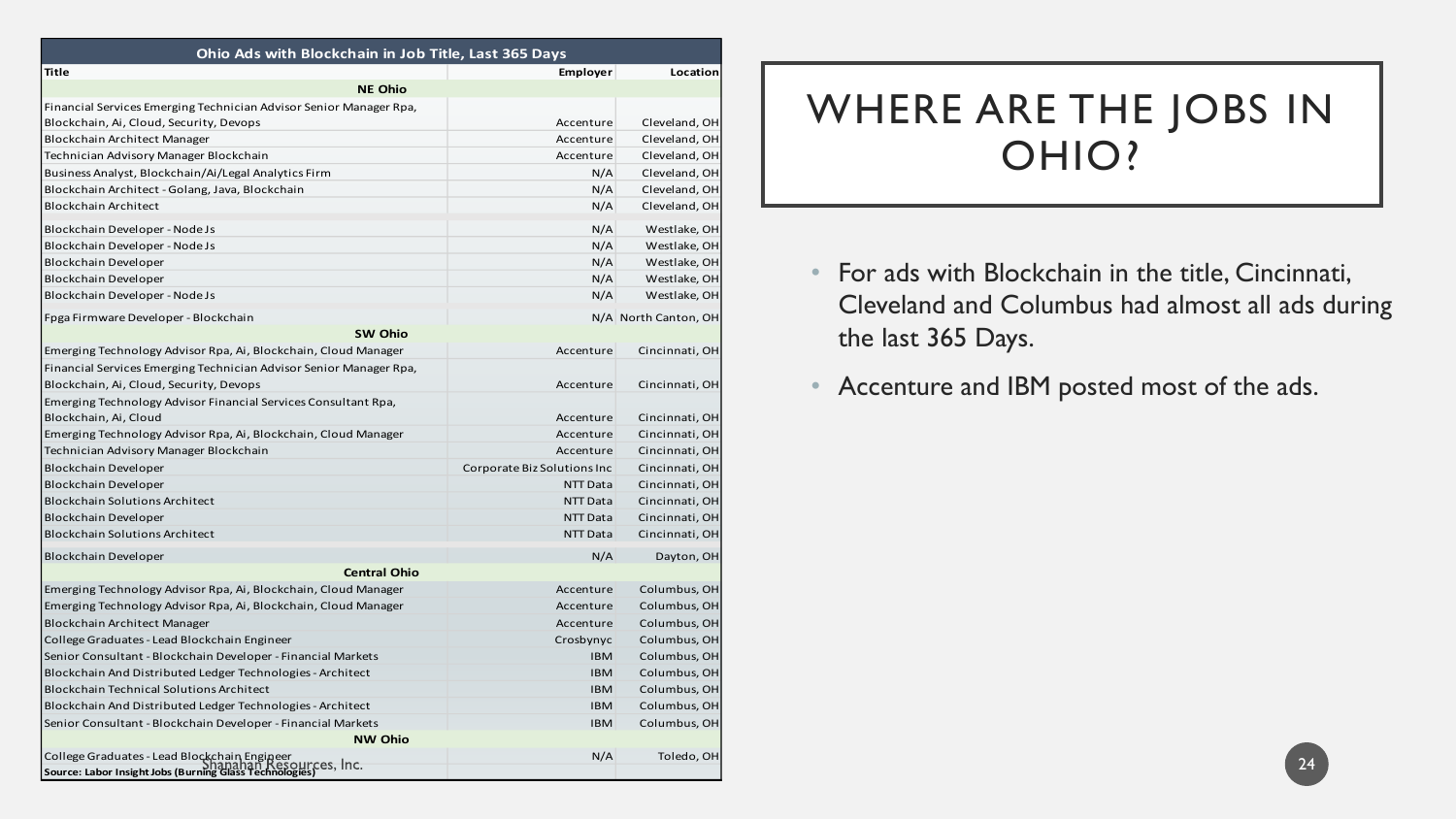| Ohio Top Skill Sub-Clusters for Ads Seeking Blockchain Technologies Last |    |                     |  |  |
|--------------------------------------------------------------------------|----|---------------------|--|--|
| 365 Days                                                                 |    |                     |  |  |
| <b>Skill Clusters</b>                                                    | #  | <b>Job Postings</b> |  |  |
|                                                                          |    | ℅                   |  |  |
| <b>Information Technology</b>                                            |    |                     |  |  |
| Software Development Principles                                          | 55 | 41.0%               |  |  |
| System Design and Implementation                                         | 44 | 32.8%               |  |  |
| Java                                                                     | 43 | 32.1%               |  |  |
| Internet of Things (IoT)                                                 | 35 | 26.1%               |  |  |
| <b>Artificial Intelligence</b>                                           | 33 | 24.6%               |  |  |
| JavaScript and jQuery                                                    | 32 | 23.9%               |  |  |
| Software Development Methodologies                                       | 32 | 23.9%               |  |  |
| <b>Scripting Languages</b>                                               | 31 | 23.1%               |  |  |
| SQL Databases and Programming                                            | 25 | 18.7%               |  |  |
| Cybersecurity                                                            | 24 | 17.9%               |  |  |
| Management Information System (MIS)                                      | 44 | 32.8%               |  |  |
| <b>Big Data</b>                                                          | 26 | 19.4%               |  |  |
| IT Management                                                            | 17 | 12.7%               |  |  |
| Other Programming Languages                                              | 17 | 12.7%               |  |  |
| Web Development                                                          | 16 | 11.9%               |  |  |
| <b>Operating Systems</b>                                                 | 15 | 11.2%               |  |  |
| $C$ and $C++$                                                            | 14 | 10.4%               |  |  |
| <b>Cloud Solutions</b>                                                   | 14 | 10.4%               |  |  |
| Data Warehousing                                                         | 13 | 9.7%                |  |  |
| <b>Business</b>                                                          |    |                     |  |  |
| <b>Business Process and Analysis</b>                                     | 23 | 17.2%               |  |  |
| <b>Business Strategy</b>                                                 | 22 | 16.4%               |  |  |
| Project Management                                                       | 18 | 13.4%               |  |  |
| <b>Business Management</b>                                               | 14 | 10.4%               |  |  |
| <b>Analysis</b>                                                          |    |                     |  |  |
| <b>Machine Learning</b>                                                  | 21 | 15.7%               |  |  |
| Data Analysis                                                            | 17 | 12.7%               |  |  |
| Data Mining                                                              | 13 | 9.7%                |  |  |
| Source: Labor Insight Jobs (Burning Glass Technologies)                  |    |                     |  |  |

## OHIO: TOP SKILLS ASSOCIATED WITH BLOCKCHAIN TECHNOLOGY IN ADS

- California the loin-share of ads with an interest in Blockchains.
- Ohio businesses had only 142 of the over 11,000 ads nationally. And only 37 of the 2,705 ads with Blockchain in the job title.
- Since most of these positions were in IT, not surprising that specific technical skills clustered around IT.
- Some skills or areas of expertise appeared much more often in these ads than for all IT ads overall.
- Prominent among them were IoT; AI; Cyber-security; and Machine Learning.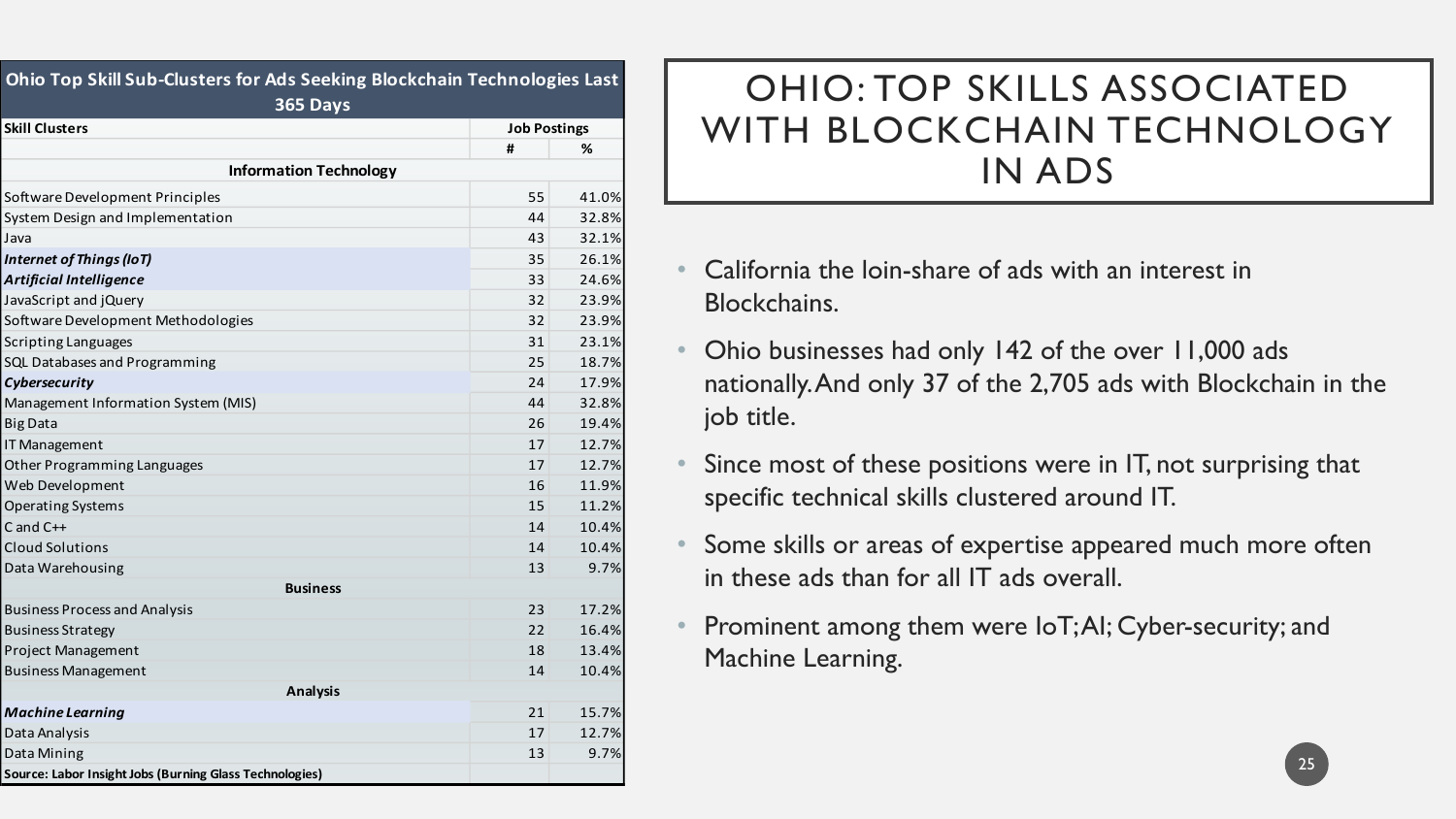| Skills                     | <b>Description</b>                                                                                                                                                                                                                                                                                                                                                                                                                                                                                                                                                                                   | <b>NE Ohio</b> | Ohio    |
|----------------------------|------------------------------------------------------------------------------------------------------------------------------------------------------------------------------------------------------------------------------------------------------------------------------------------------------------------------------------------------------------------------------------------------------------------------------------------------------------------------------------------------------------------------------------------------------------------------------------------------------|----------------|---------|
| Blockchain                 | Working experience of Blockchain, which is a continuously growing list of records, called blocks, which are linked and<br>secured using cryptography. Each block typically contains a cryptographic hash of the previous block, a timestamp and<br>transaction data. By design, a blockchain is inherently resistant to modification of the data. This makes blockchains<br>potentially suitable for the recording of events, medical records, and other records management activities, such as<br>identity management, transaction processing, documenting provenance, food traceability or voting. | 100.0%         | 100.0%  |
| Cryptography               | Experience of the practice of developing techniques for secure communication in the presence of third parties.                                                                                                                                                                                                                                                                                                                                                                                                                                                                                       | 33.3%          | 14.4%   |
| Java                       |                                                                                                                                                                                                                                                                                                                                                                                                                                                                                                                                                                                                      | 30.8%          | 29.5%   |
| Copying                    | Copying is the duplication of information or an artifact based only on an instance of that information or artifact, and<br>not using the process that originally generated it.                                                                                                                                                                                                                                                                                                                                                                                                                       | 28.2%          | 9.6%    |
| Artificial Intelligence    | Artificial intelligence (AI, also machine intelligence, MI) is intelligence demonstrated by machines, in contrast to the<br>natural intelligence (NI) displayed by humans and other animals.                                                                                                                                                                                                                                                                                                                                                                                                         | 25.6%          | 22.6%   |
| Node.js                    | Node.js is an open source, cross-platform runtime environment for developing server-side and networking applications.<br>Node.js applications are written in JavaScript, and can be run within the Node.js runtime on OS X, Microsoft Windows,<br>and Linux.                                                                                                                                                                                                                                                                                                                                         | 17.9%          | 11.6%   |
| <b>DevOps</b>              | Working experience of DevOps. DevOps is the combination of cultural philosophies, practices, and tools that increases<br>an organization's ability to deliver applications and services at high velocity: evolving and improving products at a faster<br>pace than organizations using traditional software development and infrastructure management processes.                                                                                                                                                                                                                                     | 15.4%          | 17.8%   |
| Linux                      | Linux (pronounced LIN-ks or, less frequently, LYN-ks) is a Unix-like computer operating system assembled under the<br>model of free and open-source software development and distribution.                                                                                                                                                                                                                                                                                                                                                                                                           | 15.4%          | 8.9%    |
| <b>Machine Learning</b>    | Machine learning is the subfield of computer science that, according to Arthur Samuel, gives "computers the ability to<br>learn without being explicitly programmed." Evolved from the study of pattern recognition and computational learning<br>theory in artificial intelligence, machine learning explores the study and construction of algorithms that can learn from<br>and make predictions on data such algorithms overcome following strictly static program instructions by making data-<br>driven predictions or decisions, through building a model from sample inputs.                 | 15.4%          | 15.1%   |
| Project Management         |                                                                                                                                                                                                                                                                                                                                                                                                                                                                                                                                                                                                      | 15.4%          | 13.7%   |
| .NET                       | .NET Framework (pronounced dot net) is a software framework developed by Microsoft that runs primarily on<br>Microsoft Windows.                                                                                                                                                                                                                                                                                                                                                                                                                                                                      | 12.8%          | 4.1%    |
| Customer Service           | Experience working with customers to ensure their satisfaction with a product or service.                                                                                                                                                                                                                                                                                                                                                                                                                                                                                                            | 12.8%          | 7.5%    |
| Git                        | Git () is a version control system (VCS) for tracking changes in computer files and coordinating work on those files<br>among multiple people.                                                                                                                                                                                                                                                                                                                                                                                                                                                       | 12.8%          | 7.5%    |
| <b>Information Systems</b> | An information system (IS) is an organized system for the collection, organization, storage and communication of<br>information.                                                                                                                                                                                                                                                                                                                                                                                                                                                                     | 12.8%          | 15.1%   |
| Python                     | Python is a widely used high-level programming language for general-purpose programming, created by Guido van<br>Rossum and first released in 1991.                                                                                                                                                                                                                                                                                                                                                                                                                                                  | 12.8%          | 21.9%   |
| Business Acumen            | "Working experience of Business Acumen. Business acumen (""Business savvy"" and ""business sense"" are often<br>used as synonyms) is keenness and quickness in understanding and dealing with a ""business situation"" (risks and<br>opportunities) in a manner that is likely to lead to a good outcome. Additionally, business acumen has emerged as a<br>vehicle for improving financial performance and leadership development."                                                                                                                                                                 | 10.3%          | 8.9%    |
| Internet of Things (IoT)   | The Internet of things (IoT) is the network of physical devices, vehicles, home appliances and other items embedded<br>with electronics, software, sensors, actuators, and connectivity which enables these objects to connect and exchange<br>data.                                                                                                                                                                                                                                                                                                                                                 | 10.3%          | 26.0%   |
| <b>Public Accounting</b>   |                                                                                                                                                                                                                                                                                                                                                                                                                                                                                                                                                                                                      | 10.3%          | 2.7%    |
| Scrum                      | Scrum is a framework for managing software development.                                                                                                                                                                                                                                                                                                                                                                                                                                                                                                                                              | 10.3%          | 11.0%   |
| Software Development       |                                                                                                                                                                                                                                                                                                                                                                                                                                                                                                                                                                                                      | 10.3%          | 15.1%   |
| Tokenization               | Working experience of Tokenization, which, when applied to data security, is the process of substituting a sensitive data<br>element with a non-sensitive equivalent, referred to as a token, that has no extrinsic or exploitable meaning or value. The<br>tokenization system provides data processing applications with the authority and interfaces to request tokens, or<br>detokenizeg*khananiireResources, Inc.                                                                                                                                                                               | 10.3%          | 2.7%    |
|                            | Source: Labor Insight Jobs (Burning Glass Technologies)                                                                                                                                                                                                                                                                                                                                                                                                                                                                                                                                              | 39 Ads         | 146 Ads |

## COMPARING NE OHIO WITH OHIO

- A deeper dive into specific skills included in ads where blockchain technology is of some importance reveals a number of skills (highlighted in italics and blue shading) that typically do not appear in ads for the occupations identified.
- They are of particular interest to employers in association with their interest in blockchain technology.

26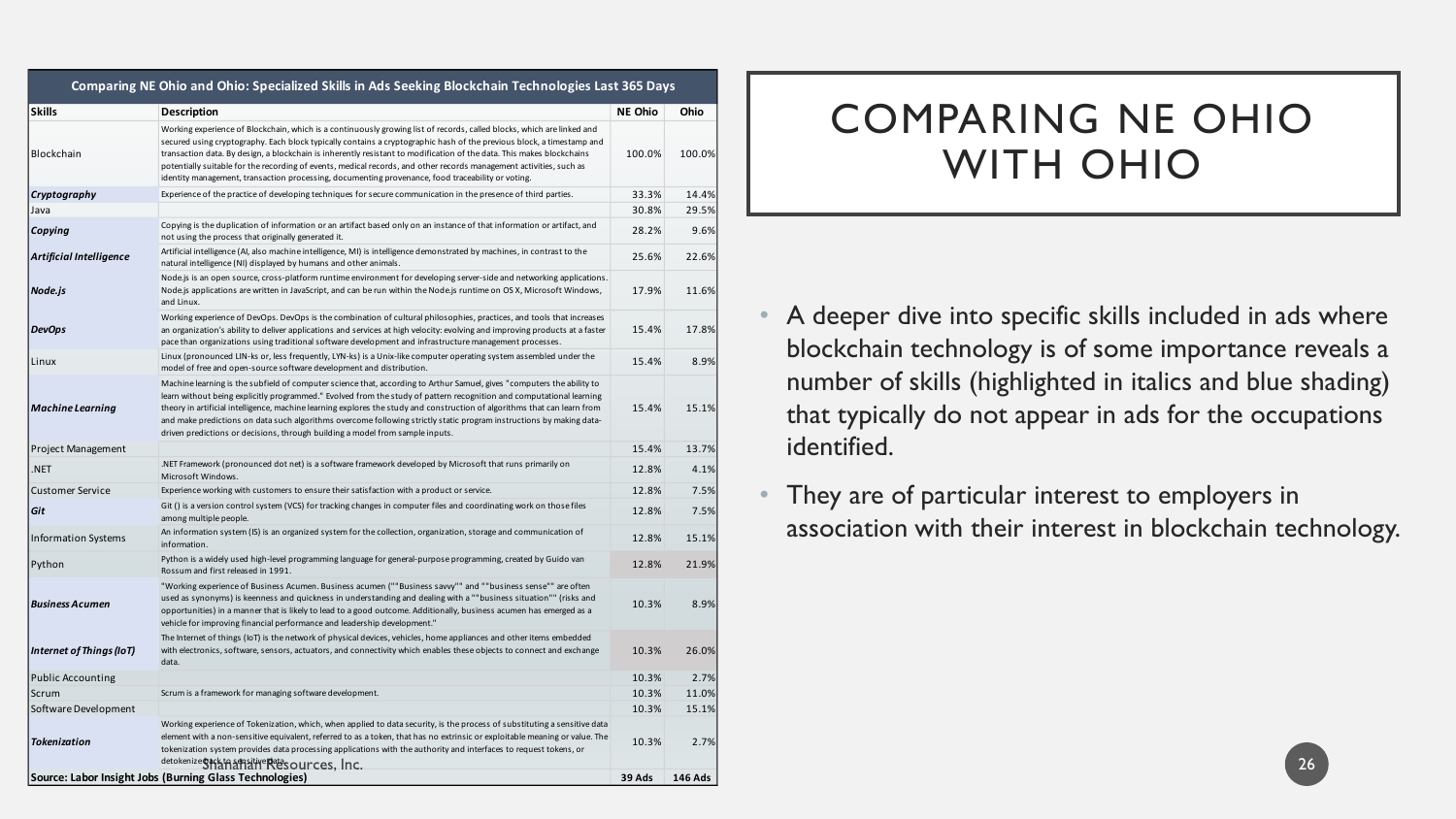## EDUCATION REQUIRED NATION VS OHIO

**Nation and Ohio Compared: Advertised Education for Ads with Blockchain,**

Employers often cite a required education level of completion, plus a preferred.

While a Bachelor's is required about 80% of the time, significant numbers of employers preferred a Master's degree.

An associate degree is simply not a college credential employers list as acceptable for these openings.

| Last 365 Days                                           |                                                  |             |                         |             |  |
|---------------------------------------------------------|--------------------------------------------------|-------------|-------------------------|-------------|--|
| <b>Education</b>                                        | <b>Minimum Accepted</b><br><b>Plus Preferred</b> |             | <b>Minimum Accepted</b> |             |  |
|                                                         | <b>Job Postings</b>                              |             | <b>Job Postings</b>     |             |  |
|                                                         | <b>Nation</b>                                    | <b>Ohio</b> | <b>Nation</b>           | <b>Ohio</b> |  |
| High school or vocational training                      | 1.9%                                             | 10.1%       | 1.9%                    | 10.3%       |  |
| Associate's degree                                      | 0.8%                                             | --          | 0.7%                    |             |  |
| Bachelor's degree                                       | 88.2%                                            | 79.7%       | 86.8%                   | 79.5%       |  |
| Master's degree                                         | 38.3%                                            | 36.7%       | 7.4%                    | 9.0%        |  |
| Doctoral degree                                         | 10.8%                                            | 7.6%        | 3.2%                    | 1.3%        |  |
| Ads with Information                                    | 5,504                                            | 79          | 5,504                   | 79          |  |
| No Information                                          | 5,674                                            | 67          | 5,674                   | 67          |  |
| <b>Total Ads</b>                                        | 11,178                                           | 146         | 11,178                  | 146         |  |
| Source: Labor Insight Jobs (Burning Glass Technologies) |                                                  |             |                         |             |  |

- The Ohio data that indicates that one in ten ads will accept a vocational credential is an outlier.
- This might be the result of mis-assignment of these ads to blockchains.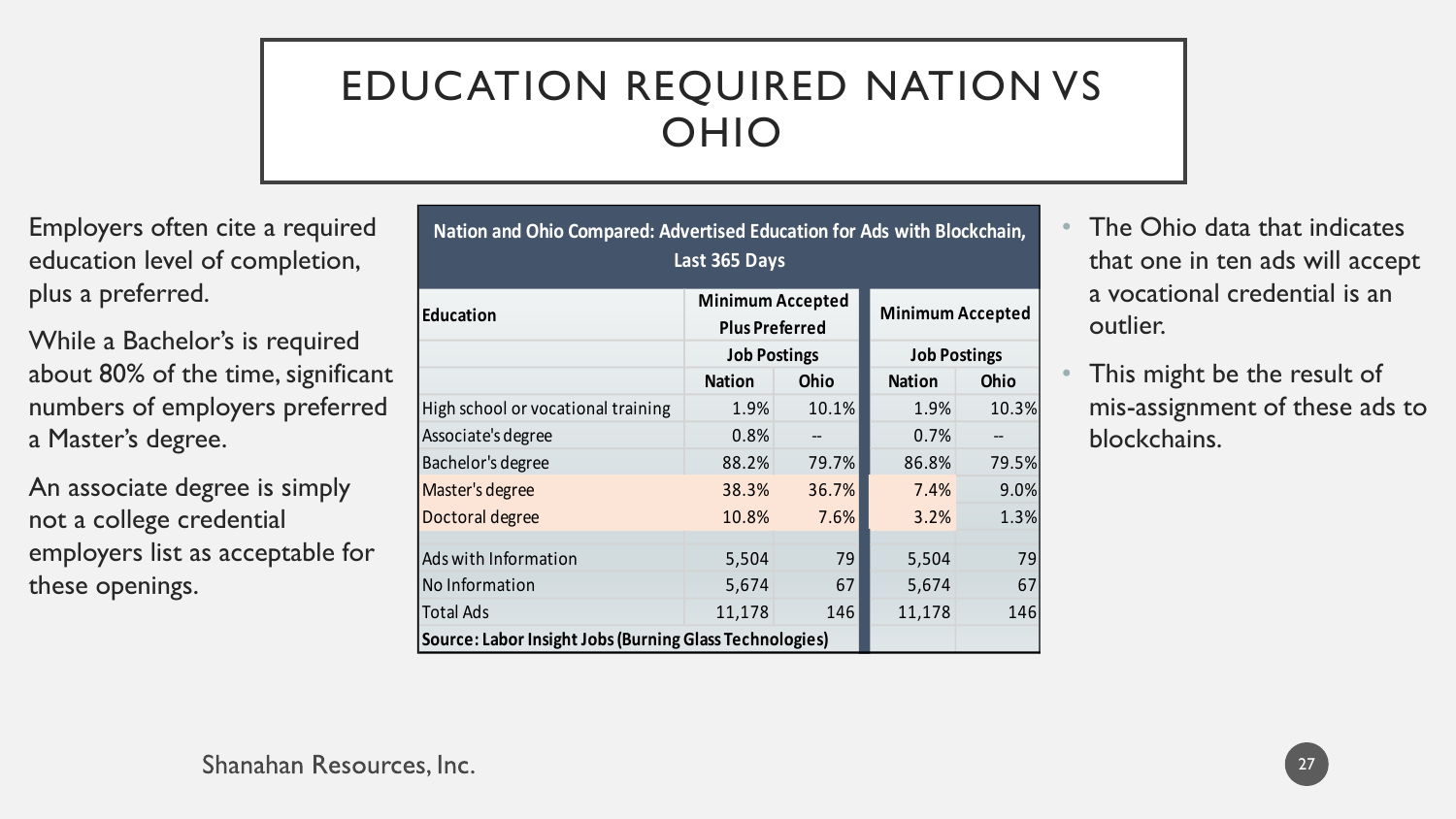# COMPUTER SCIENCE IS MAJOR MOST PREFERRED BY EMPLOYERS

#### **NE Ohio College Majors Listed in Ads for Blockchain Technology, Last 365 Days**

| Programs of study--67% of Ads Listed No Information     | <b>Job Postings</b> |
|---------------------------------------------------------|---------------------|
| <b>Computer Science</b>                                 | 64.5%               |
| Business Administration And Management, General         | 31.1%               |
| Engineering, General                                    | 16.5%               |
| Mathematics, General                                    | 12.4%               |
| Computer Engineering                                    | 8.5%                |
| Finance, General                                        | 7.8%                |
| Marketing/Marketing Management, General                 | 4.4%                |
| Electrical And Electronics Engineering                  | 4.1%                |
| <b>Information Technology</b>                           | 3.9%                |
| Management Information Systems, General                 | 3.9%                |
| Economics, General                                      | 3.9%                |
| Communication, General                                  | 3.2%                |
| Accounting                                              | 3.2%                |
| <b>Physics</b>                                          | 2.2%                |
| Statistics, General                                     | 1.8%                |
| <b>Total Ads Listing Majors</b>                         | 3,700               |
| Source: Labor Insight Jobs (Burning Glass Technologies) |                     |

- Aside from computer science, the list of majors listed in ads focused on blockchain technology are even more wide-ranging than was the case for IoT.
- This may be the result of blockchains applications and their understand is more focused on other professions, not just IT or engineering. Business majors are included more often.